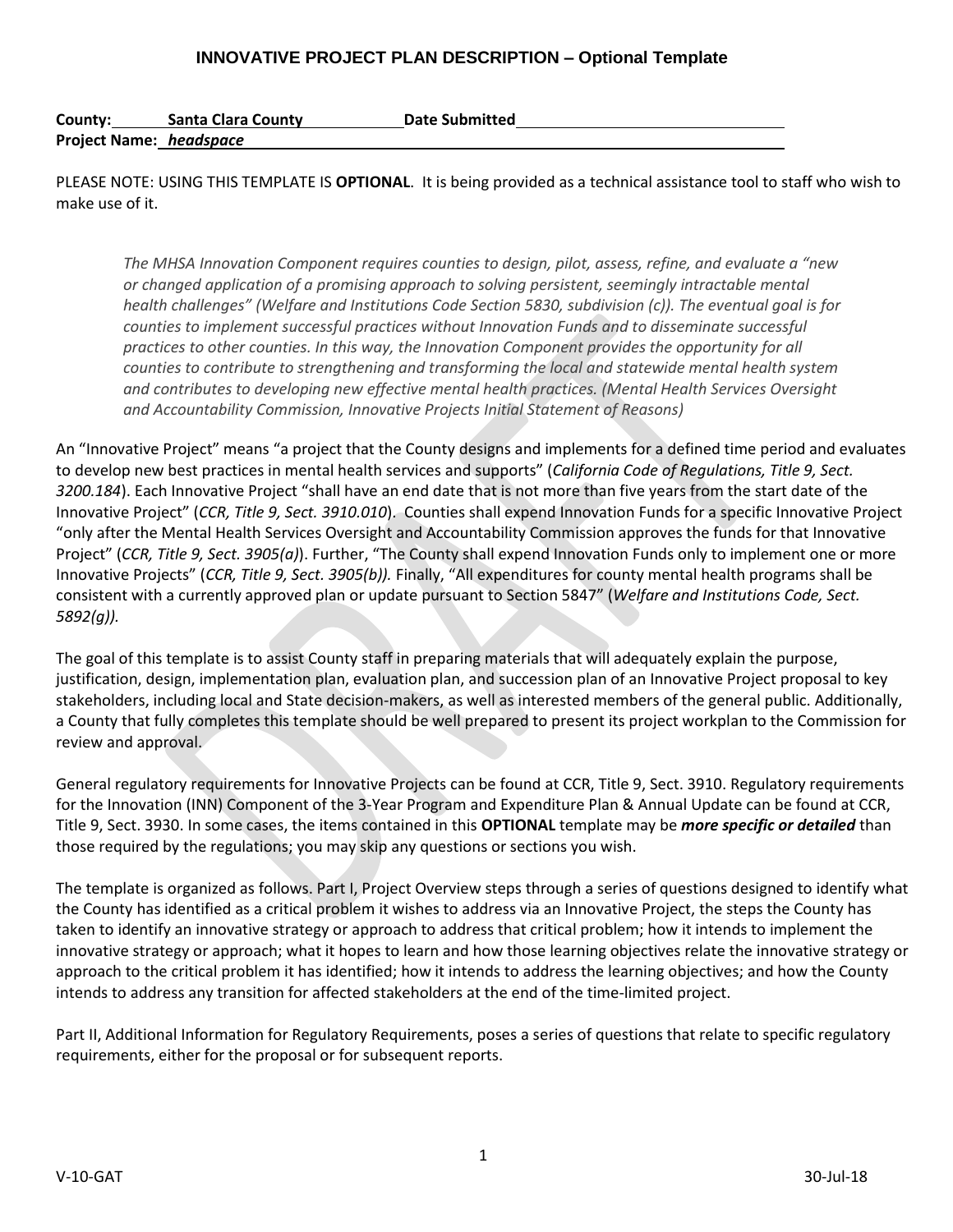## **I. Project Overview**

### **1) Primary Problem**

According to the U.S. Department of Health and Human Services' Office of Adolescent Health, one in five adolescents has a diagnosable mental disorder, and yet less than half of adolescents with these disorders received any kind of treatment in the last year. Santa Clara County is home to 168,420 children between the ages of 11 and 17, and yet the National Center for Children in Poverty report that there are only 8,122 youth ages 0-25 using mental health services in the County, while data suggests that among youth aged 11 to 17 alone over 30,000 youth should be accessing service. The lack of mental health service access among young people is associated with different factors. Young people with emerging mental health issues have difficulty finding timely, appropriate treatment and a service system that can respond to their needs. Where support is available, young people rarely receive holistic services even though mental health problems often coexist with other physical, social and emotional problems. Because of this lack of early identification and intervention services, young people often do not reach our health, social service, or justice systems until their mental health problems have become more severe and often more difficult and costly to treat. This can lead to devastating outcomes for young people. This innovation program, *headspace*, seeks to overcome this gap in service by providing ageappropriate, easily accessible, integrated mental health services for adolescents and young adults ages 12 to 25.

In 2016, Santa Clara County's Behavioral Health Services Department (BHSD) solicited Innovation (INN) ideas from MHSA stakeholders and the public and opened a submission window for potential ideas focused on four areas of need. Two of these areas specifically targeted children and transitional aged youth (TAY) as described below:

• **New and emerging prevention services for children**. BHSD is seeking new prevention practices and approaches that focus on the County's children and youth, from birth through 17 years of age. The intent is to pilot innovative, age appropriate strategies that reduce stigma, engage children and youth and their families, support wellness, and prevent and reduce involvement of children and youth in the child welfare and/or juvenile justice systems.

• **Transitional Aged Youth (TAY) support and care transitions**. BHSD is seeking innovative approaches to care transitions for the TAY population, youth 16 to 25 years of age, from Family and Children's services to the community. The intent is to pilot age appropriate approaches for TAY clients and consumers that will support and ensure successful transitions into the community and Adult services, as needed.

As requested by MHSOAC staff, Santa Clara County would submit a new Innovations narrative for Phase II of the *headspace* project. BHSD's original intent, as in previous projects, was to submit a budget augmentation request along with the implementation plan. This narrative describes Phase II of the *headspace* Innovation Idea: Implementation Plan.

The Youth Advisory Group was formed in February 2018. The group consists of 27 diverse youth in the County. The group has provided valuable input and guidance from the ground up relative to site design concepts and branding development. With their input, the services will be tailored to best meet the needs of the youth in the community the centers will serve.

On February 12, 2018, the Santa Clara County BHSD convened a new MHSA Stakeholder Leadership Committee to begin the MHSA Community Program Planning (CPP) process. The stakeholder representative group was tasked with informing the FY18-FY20 MHSA Three-Year Program and Expenditure Plan (Draft Plan). The delay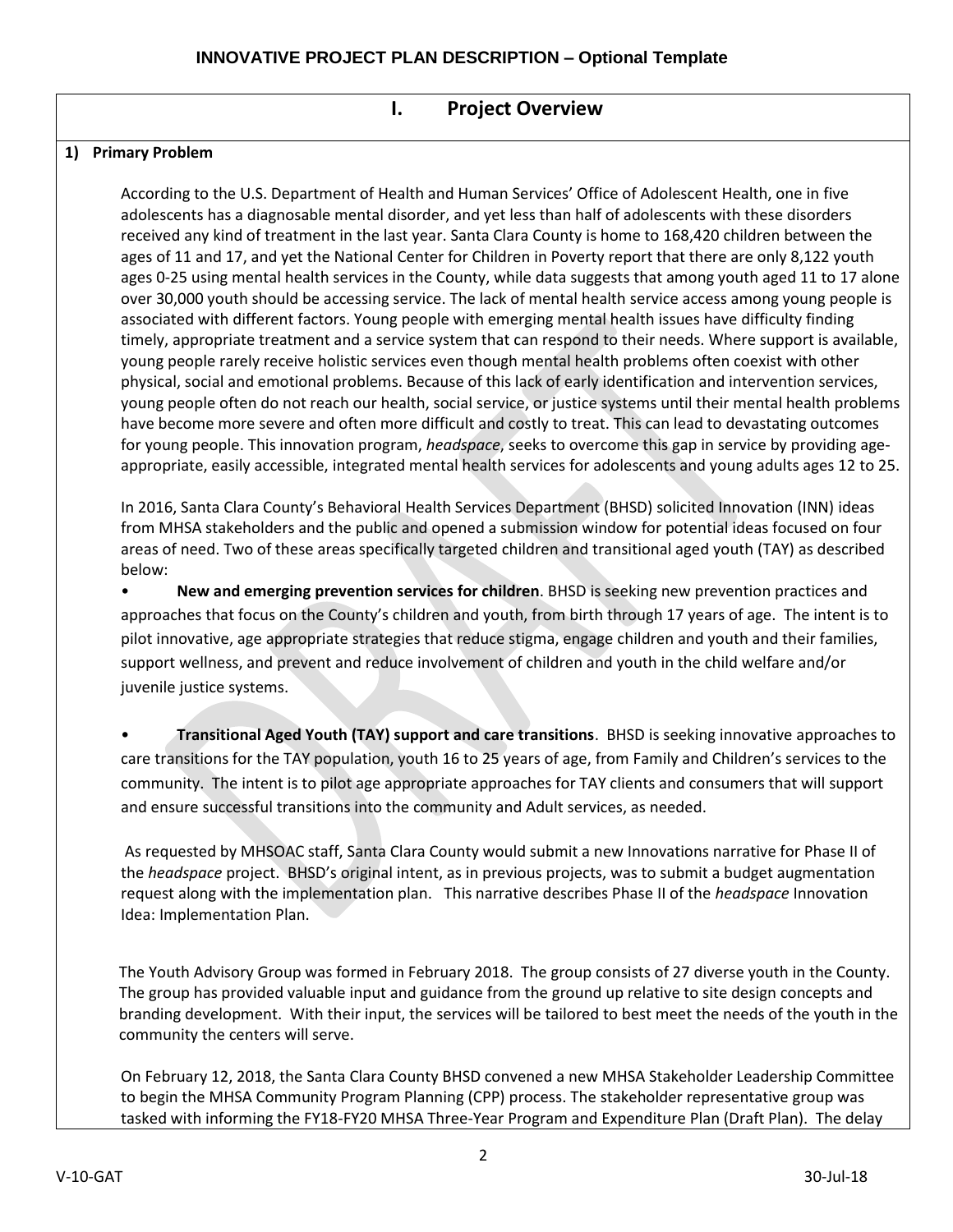was mainly due to the Department's interest in identifying gaps in services via a thorough, third party, assessment of needs across the system, and in particular, gaps in services related to MHSA programming.

On February 22, the MHSA Stakeholder Leadership Committee (SLC) began the Innovation program development portion, including identifying service needs and gaps based on current work and recommendations detailed in the MHSA needs assessment conducted by Resource Development Associates (RDA). On March 16, 2018 the SLC dedicated the meeting to program refinement. The *headspace* Implementation Phase was presented and discussed at the meetings, first in needs assessment overviews and during program refinement sessions presented by MHSA staff and the Deputy Director. SLC members and public audience provided comments and feedback regarding the *headspace* Implementation Phase. Staff summarized the comments and feedback and presented to the SLC at the March  $27<sup>th</sup>$  meeting, sharing the positive feedback and great interest in both projects.

During the 30-day public review and comment period, May 11-June 10, 2018, the public agreed on the need for a youth space that would serve their needs with a variety of services under one roof. Followed by the Behavioral Health Board (BHB) Public Hearing on June 11, 2018, the FY18-FY20 MHSA Three-Year Program and Expenditure Plan was unanimously recommended to move forward, including *headspace* Implementation Phase. The Department sought adoption of the Draft Plan at the Board of Supervisors meeting on June 19, 2018 and received unanimous approval. The public feedback received on *headspace* during this process were in favor of this project. County of Santa Clara seeks to present the *headspace* Implementation Phase Project at the Mental Health Services Oversight and Accountability Commission (MHSOAC) in August 2018.

# **2) What Has Been Done Elsewhere To Address Your Primary Problem?**

The success of *headspace* in Australia, a 60% rate of improvement in young people that received care, shows the need to uniquely tailor young people's behavioral health needs to access early mental health. Bringing the *headspace* model to the United States (US) provides an opportunity to disrupt the traditional system of adolescent and young adult healthcare in our country and create a revolutionary culture of youth health that could dramatically reduce the burden of mental illness in our population through early detection and treatment. Doing so responds to the call from national leaders to shift educational and health care services to address the national crisis in youth mental health and health supports that are the primary morbidities of our young people. It also has the potential to offer a supportive, culturally friendly environment for young people during a challenging and neurodevelopmentally critical time in their lives.

With funding from the Robert Wood Johnson Foundation, Stanford Psychiatry Center for Youth Mental Health and Wellbeing conducted a feasibility study to assess the feasibility of successfully importing *headspace* to the US (1). This study concluded that, while financial modeling for a *headspace* model in the US is certainly complicated, there is clear value in developing this model in the US, *since currently there is no similar public mental health early intervention structure in place for young people in the US*. The feasibility study revealed the following essential elements (The full report is attached to this template):

- 1. The *headspace* US sites must be physically **stand-alone sites** with their own entrance and exits in order to be successful. A core element of *headspace* is that young people see the program as their independent place for mental health and health care.
- 2. Each site must provide **integrated care services**, with a primary plan to target those with mild to moderate mental health conditions. The provision of integrated care services allows for "one-stop shopping" for young people while also addressing the stigma issues related to being seen for a mental health related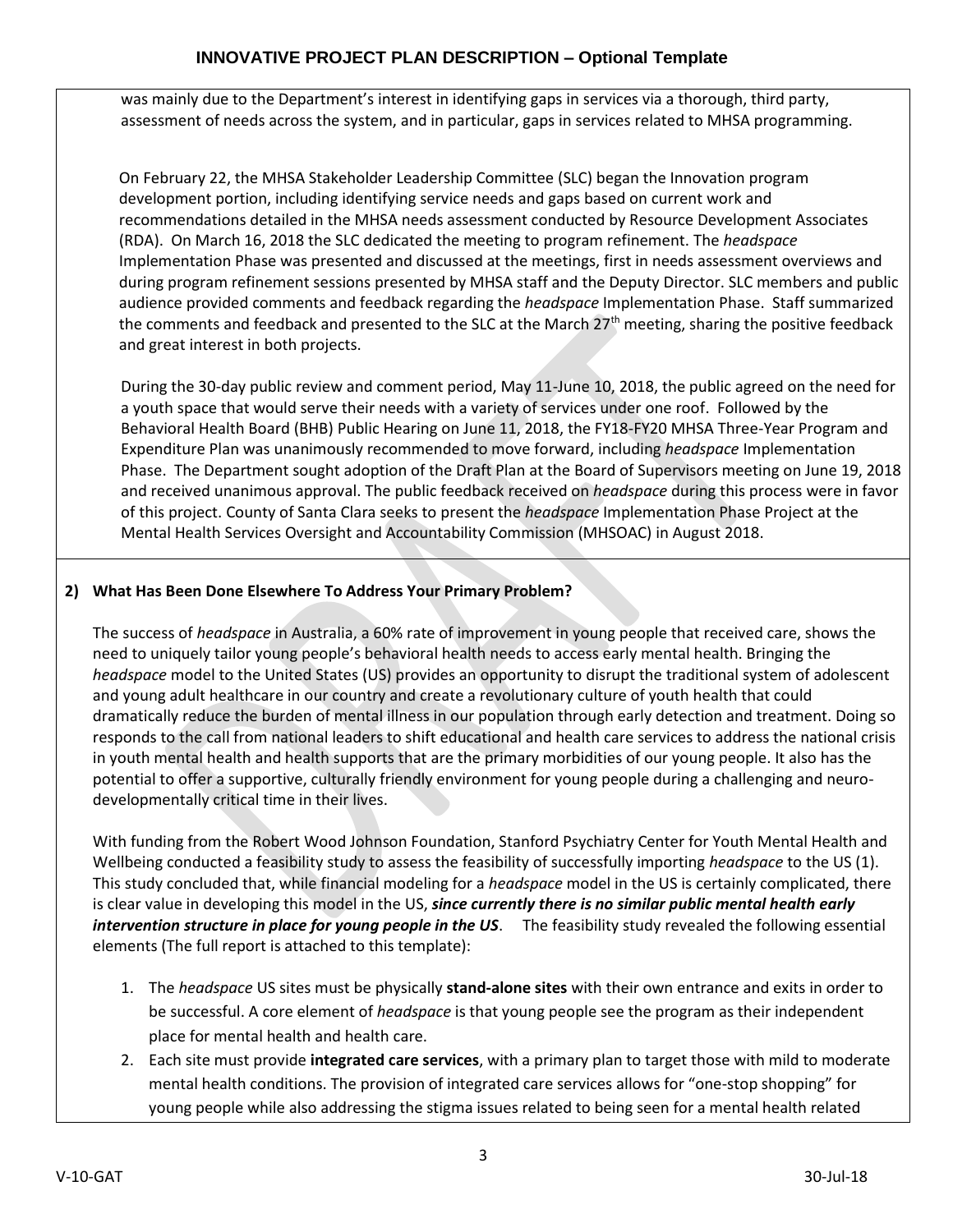service. Linking these services at one site is essential given the high frequency of comorbid health and mental health related conditions for young people. The focus on early intervention mental health issues, along with substance abuse and other related services, including access to educational, employment and housing support, is core to the *headspace* model and fills a significant gap in young adult public mental health service provision. In addition, if people then need a higher end behavioral health service, linkages can be made to the community behavioral health system, such as the County Coordinated Care system, for more intensive intervention.

3. **Strategic marketing and advertising models** decrease the perceived stigma for young people in accessing mental health supports. In Australia, *headspace* has changed the national norm for young people in going independently or with a friend to a *headspace* site for mental health support because of thoughtful advertising campaigns, linkages to musical events, the involvement of youth culture leaders, and activities of most interest to adolescent and young adults. Further, marketing investments are made to ensure that messaging specifically targets the appropriate cultural group, as recently seen in the *headspace* rollout of the Yarn Safe campaign for the indigenous people of Australia. It will be important for US sites to have the capacity to reach local young people from targeted cultural groups with specific and appropriate messaging in order to be successful.

There is nationwide interest reported from sites in New York, Michigan, Illinois and others on potential *headspace* model development. There is also interest in other counties in California, including Sacramento, San Mateo and Santa Barbara, in creating this model. These potential sites are eager to learn from Santa Clara County, the central hub for innovation. BHSD seeks to build a sustainable model that will expand the Children, Youth and Families prevention, early intervention and treatment continuum from our nationally recognized 0-5 system of care, through School Linked Services to an expanded early psychosis program. *headspace* will fill an important gap and serve as a critical component for adolescents and young adults.

Source:

(1) Adelsheim, S., Tanti, C., Harrison, V., and King, R., (2015). *headspace*: US Feasibility Report.

### **3) The Proposed Project**

Santa Clara County BHSD, under the direction of the Children, Youth and Families Division, seeks to adapt and pilot the Australian *headspace* model as the first of its kind in the US. The *headspace* program, informed by the feasibility study mentioned above, will establish two sites in Santa Clara County to provide accessible and youth-friendly mental health services to young people between the ages of 12 and 25. The *headspace* sites will help increase access to early mental health and drug treatment services for adolescents and will innovatively involve young people in building their own mental health resources at the sites. The *headspace* program will also facilitate youth-led marketing to combat stigma and reach youth in need.

### **Program Framework**

The program will begin with four integrated, not just co-located, service components, including behavioral health (i.e., mental health and substance use treatment), primary care services, educational support, and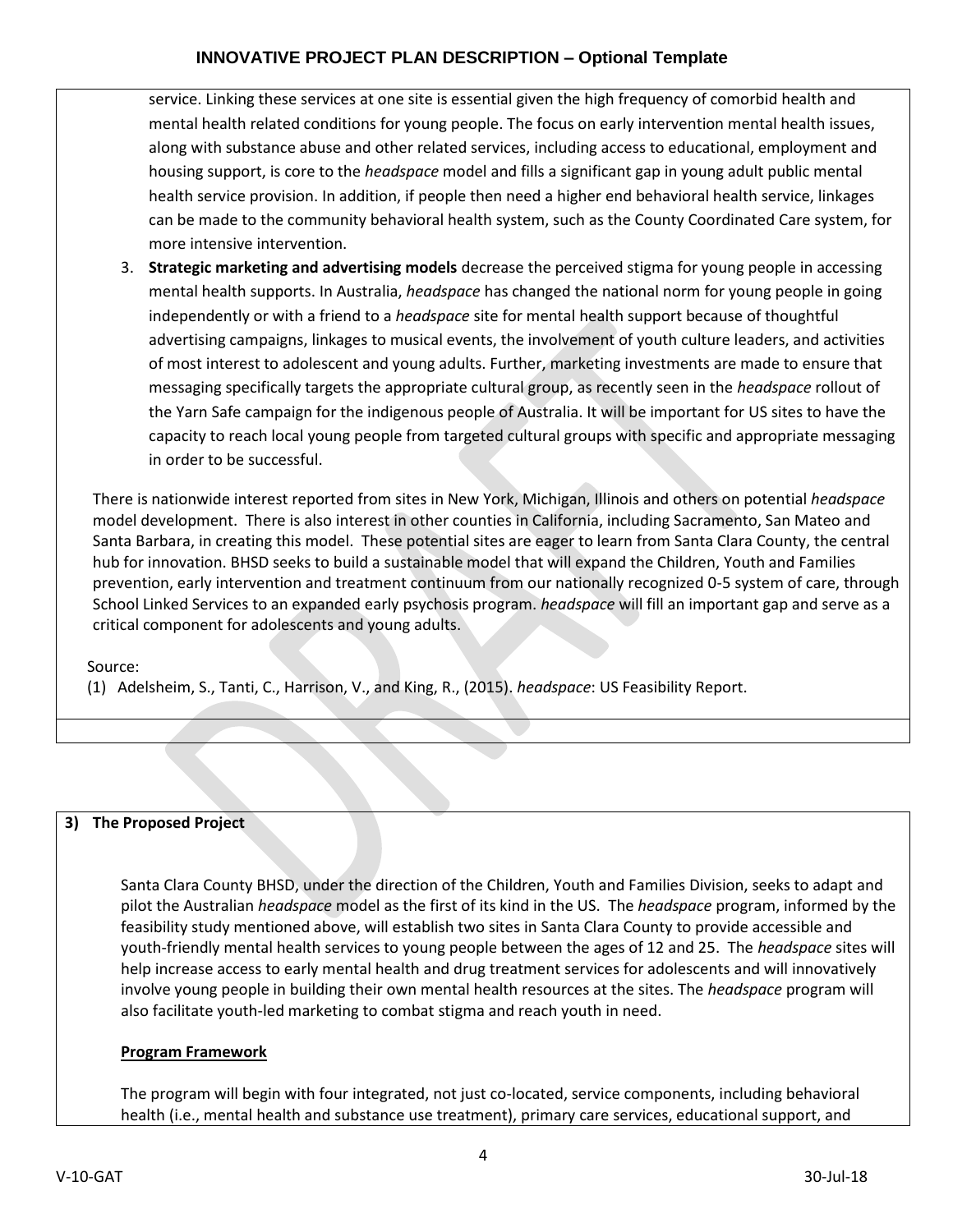employment support. These services will be integrated and provided by BHSD, Stanford Medicine, and Community-Based Organizations (CBOs). The services will be available to all young people regardless of their ability to pay and health insurance status.

The program will empower peers and young people through the development of the **Youth Advisory Group (YAG)**, who will be involved in the planning, implementation and evaluation of the services and programs, site identification, design and development, and marketing and outreach. The *headspace* centers will be youth‐ friendly, culturally and linguistically responsive, and accessible to youth. The YAG will provide input and guidance from the ground up. With input of community youth from the initiation of the project, the services will be tailored to best meet the needs of the youth in the community the centers will serve. A description of the YAG's participation in the ramp up phase is provided on Page 5 under Ramp Up.

The program will also help to mobilize communities by allowing the CBOs, identified through a competitive bidding process, to lead a community planning, mobilization, and empowerment process in partnership with other CBOs and stakeholders. This process will yield a consortium of service providers. Through this consortium of providers, appropriate services and resources for young people in the community will be identified and offered at the *headspace* sites or be available to the site participants through appropriate referrals and linkages. The Peer Partners hired by the CBOs are an essential part of the service integration and will provide support among the youth, information on the array of services available at the site and service linkage and access to facilitate a seamless service delivery.

At its core, equality services to youth ages 12 to 25 in Santa Clara County will be prioritized as new venues for public‐private partnerships are explored and key data components are established. The integration of mental health care and primary health care will serve to better identify early warning signs of mental illness and suicide for more effective preventive care, a critical component of the model and a key area of distinction from other models.

The following are significant accomplishments during the Ramp Up Phase: The following activities are in place to support Implementation Phase:

1. **Youth Advisory Group**: The first YAG was developed in February 2018 to help inform the *headspace* sites in the County. Stanford Center for Youth Mental Health and Wellbeing (SCYMHW), in partnership with BHSD and over 45 community agencies, including the community-based organizations (CBOs), school districts, and local community colleges, conducted recruitment throughout the County. The recruitment yielded **27 diverse youths in the County for the YAG**. The application process included a completion of an online application, which included an "optional" self-disclosure about lived experience with mental illness as well as any particular cultural groups with which the applicants identified (e.g., LGBTQ, homelessness, etc.). However, this information was not required since some youths may not feel comfortable to disclose sensitive information. The age group ranged from 16 to 24 and many members self-identified as a consumer or family member of a consumer. The YAG represented diverse cultural groups, including but not limited to, Asian, Hispanic, Mexican, Caucasian, Iranian, and Vietnamese. The current YAG members are from the first round of recruitment. The planning team is committed to ensuring the County's diverse cultural groups and voices are represented on the YAG and will continue to outreach and engage diverse youth. To date, the YAG members have participated in several meetings, many of which were with the IDEO.org consultants who are contracted to assist in the development of the site design concepts and program branding. As mentioned in the feasibility study, it is essential to develop a branding and marketing strategy that will target the young people. Hence, the YAG members are involved in every step of the way in identifying the branding and marketing ideas. Four YAG members attended a kick-off meeting with IDEO.org to understand the branding development process, while other YAG members from San Jose and Palo Alto/Mountain View met with IDEO.org as a group and also one-on-one in their communities (e.g., coffee shops) to provide specific information about the youth cultures in their respective communities. On March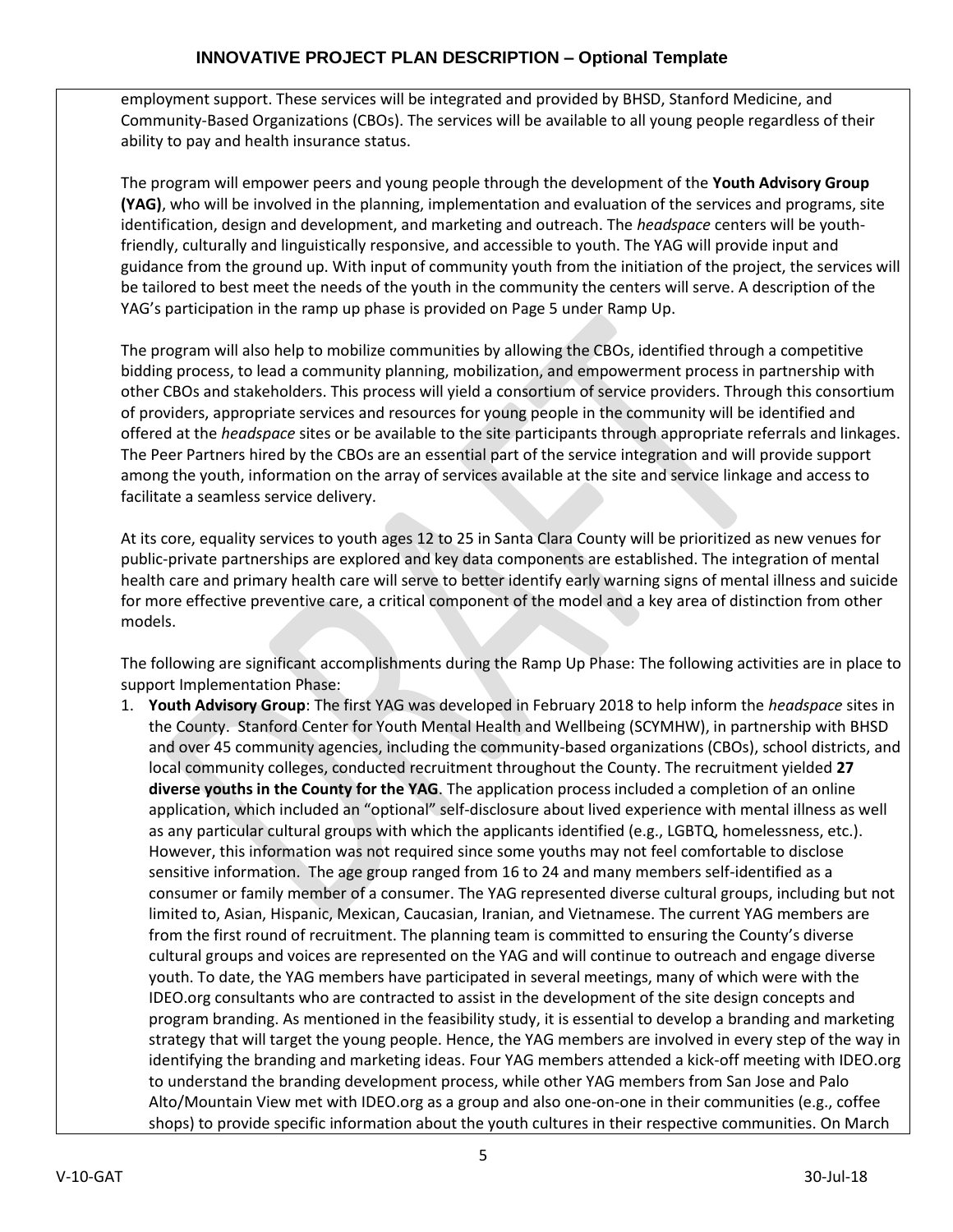7, 2018, a youth joined BHSD and SCYMHW in conducting a presentation at the Foundry Youth Mental Health Integrated Care Model meeting in Sacramento hosted by MHSOAC. Further, several YAG members have participated in visiting potential *headspace* sites in San Jose to provide their input on site location, building, and neighborhood. Through input from YAG members, the planning team has identified a potential site in San Jose and is reviewing the logistics and legality items in partnership with the County Fleets and Facilities Team. Two YAG members will also attend the on-going data and evaluation planning meeting with BHSD, Stanford and Informing Change, a selected vendor assisting the planning team in developing the evaluation plan during the ramp up phase.

- 2. **Finalize services/framework that will be provided at the** *headspace* **centers**: Based on the feasibility study and consultation meetings with the experts from Australia and British Columbia, Canada on the *headspace* and Foundry model, respectively, as well as input from the YAG, BHSD and Stanford Center for Youth Mental Health and Wellbeing developed the **center framework** consisting of the main service components. The main service components include behavioral health (i.e., mental health and substance use treatment), primary care services, employment support, and educational support. Also, in tandem, BHSD has developed the scope of work that will be included in the Request for Proposal to identify the CBOs for some direct services. The services will be integrated and not just co-located, which will create an innovative culture of youth health. Service integration is achieved as any young people entering the site will receive equal services through a streamlined, coordinated system. As identified in the feasibility study, the provision of integrated care services allows for "one-stop shopping", which helps to prevent stigma when accessing mental health services for young people and is essential given the high frequency of comorbid health and mental health related conditions. Service integration fills a significant gap in young people's public mental health service provision. The Peer Partners at the center will help young people to understand the array of available services, as well as help navigate the center and community service linkage.
- 3. **Identify** *headspace* **centers**: BHSD has partnered with the County's Facilities and Fleet (FAF) Team in collaboration with Stanford and the YAG to scout and identify potential sites to lease for *headspace*. Several potential sites were reviewed by the planning team and YAG within the past six months. The project planning team, along with the YAG, has identified a potential site in San Jose. The County's FAF team is in the process of assessing the legal items with the builder in order to move forward with the letter of interest. The planning team is also in process of identifying another site in north County. The project planning team has partnered with IDEO.org and the YAG to develop design concepts. The site milieu of the *headspace* sites is another innovative aspect that will contribute to the increased access of mental health service and eliminate stigma. BHSD anticipates to identify a site for contract negotiation by November 2018. Based on the Innovation funding regulations, the lease for these two sites will not exceed 5 years.
- 4. **Develop Staffing Infrastructure at the** *headspace* **centers**: In collaboration with Stanford and the YAG, BHSD has finalized the staffing infrastructure for the sites to include, but not be limited to: Psychiatrist, Psychologist, Physician/Nurse Practitioner, Substance Use Treatment Counselors, Mental Health Service clinicians, Community Coordinators and Peer Partners in order to maintain fidelity with the original *headspace* model. This infrastructure is aligned with the feasibility study. Staff recruitment and the RFP will be conducted once the implementation plan is approved.
- 5. **Develop a billing and financing model for the** *headspace* **program**: The project is intended to provide services to youth ages 12- 25, regardless of insurance coverage, Medi-Cal population, and commerciallyinsured youth. The planning team, including BHSD and Stanford Center for Youth Mental Health and Wellbeing, has engaged in preliminary conversations with local (i.e., Kaiser Permanente) and international experts (i.e., Australia and Canada) related to blending the fiscal model of private and public insurance. This is one of the main innovation components of the project. To this end, BHSD will partner with the evaluation planning vendor to capture evaluation data related to *headspace* billing model for sustainability and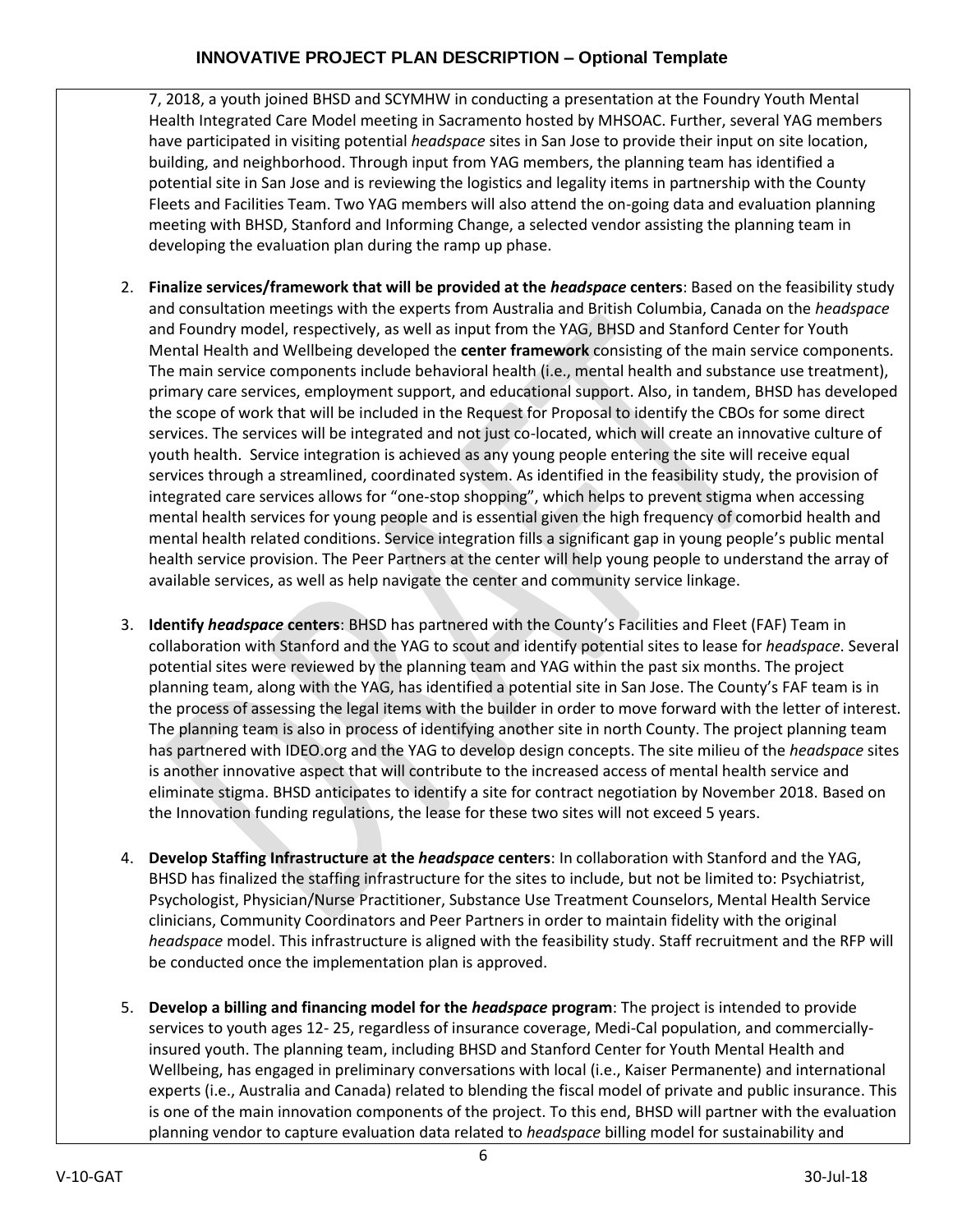replicability purposes. The goal is to employ the new billing and financial model during program implementation.

6. **Develop the Data Management System for the project**: BHSD has identified a vendor from Berkeley, CA to assist with the development of a comprehensive evaluation plan, including plans related to data collection and management. The project planning team also met with experts from Australia and British Columbia about their data systems and minimum data set. These information will be used by our evaluator to develop the evaluation plan and systems. The data management systems should be ready for operation at the early phase of program implementation.

The first year of the project included establishing partnership with the Stanford Technical Assistance team and conducting program literature review to understand the model of interest, as well as establishing the two staffing structure for the project (i.e., Youth Outreach Specialist and Supported Employment and Education Specialist). The project plan is underway during the ramp up, the second year of the project. The implementation phase of the program will provide an opportunity to conduct an innovative project to: explore the advantages and challenges of integrating behavioral health, physical health, and social support; develop a new financial model; and serving a broad age range within the centers, such as peer leadership and peer-to-peer mentorship opportunities wherein older youth can serve as mentors and role models to their younger peers; continuity of care for youth throughout adolescence with opportunities for them to work with their services providers over a long period; opportunities for tracking longitudinal data and longer term impact evaluation across the years a young person comes to *headspace* for services; explore the unique needs of 18‐25 year olds which are distinct from 12‐17 year olds; and, workflow components related to treating minors and involving parents/ guardians.

Provided the County obtains MHSOAC approval in August 2018, the BHSD will release the RFP in September 2018 or sooner to identify partnering CBOs for the sites, and launch the contract amendment process with Stanford Center for Youth Mental Health and Wellbeing, which will be led by the BHSD Director and County Counsel with the Stanford Counsel and contracts team.

Santa Clara County's *headspace* project seeks to make a change to an existing mental health practice that has not yet been demonstrated to be effective, including, but not limited to, adaptation for a new setting, population or community. This includes a community-driven approach that has been successful in a national health insurance model to be adapted in a public/private health insurance setting with a primary focus on prevention and early intervention.

Source:

(2) Innovative Project Regulations. Issued 2015, Section 3910.

# **4) Innovative Component**

With funding from the Robert Wood Johnson Foundation, Stanford Psychiatry Center for Youth Mental Health and Wellbeing conducted a feasibility study to assess the feasibility of successfully importing *headspace* to the US (1). This study concluded that, while financial modeling for a *headspace* model in the US is certainly complicated, there is clear value in developing this model in the US, *since currently there is no similar public mental health early intervention structure in place for young people in the US.* To this end, one of the main innovative component of this INN project is the financial model, along with the integrated behavioral health services, youth-led site and service development, and community mobilization.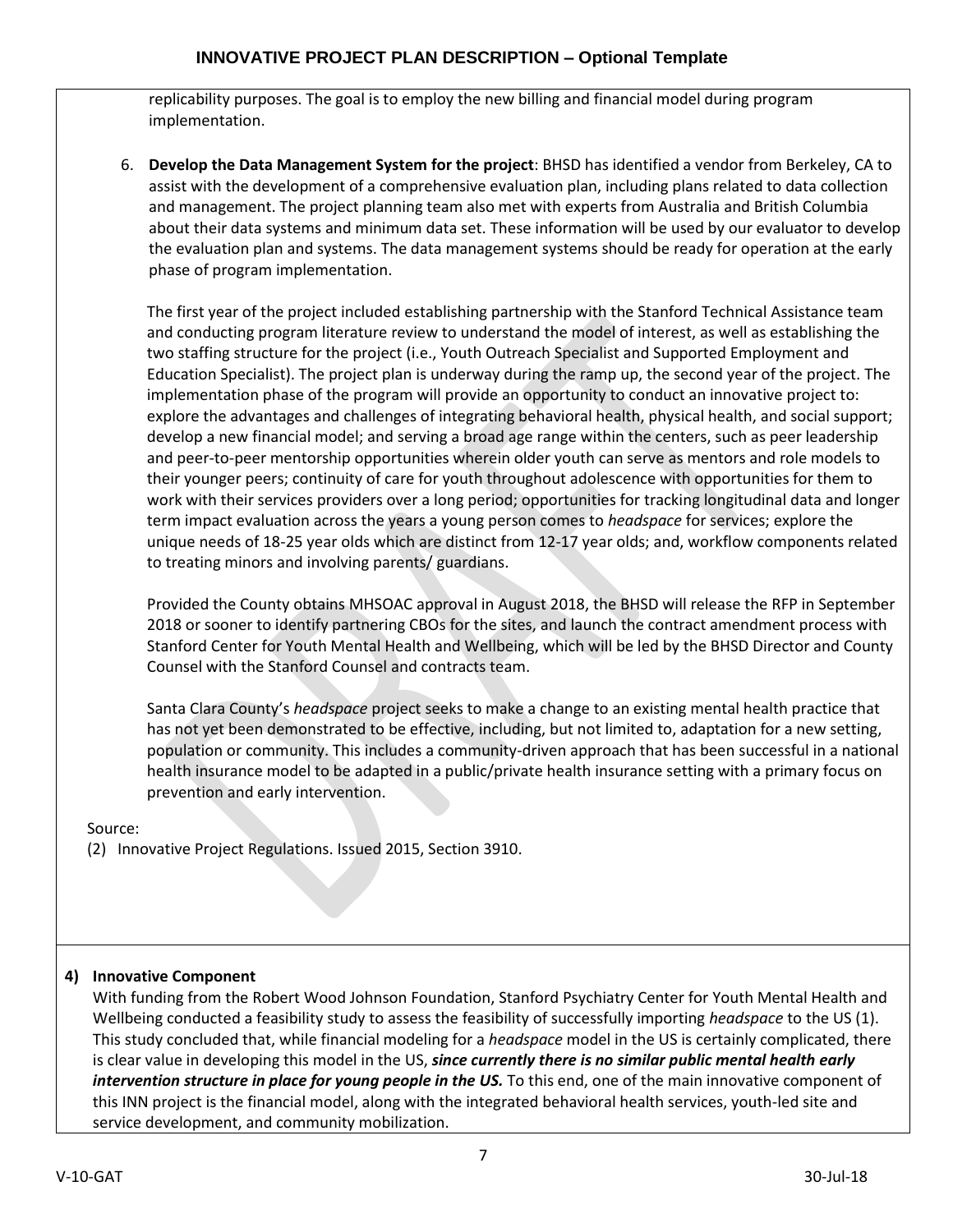The project will provide guidance on the complicated financial modeling required in a system that is not a national healthcare model, as it exists in Australia. Hence, Santa Clara County seeks to make a change to an existing mental health practice that has not yet been demonstrated to be effective, including, but not limited to, adaptation for a new setting, population or community (2). *headspace* is intended to provide services to youth ages 12 to 25, regardless of insurance coverage, Medi‐Cal population, and commercially‐insured youth. The Australian *headspace* model is based on a universal health care system and this project provides an opportunity for BHSD and the County to develop a billing mechanism that will enable all payor types for the services provided at the sites.

The project facilitate service integration essential for youth people seeking mental health services, including behavioral health (i.e., mental health and substance use treatment), primary care services, educational support, and employment support. These services will be integrated and provided by BHSD, Stanford Hospital, and Community-Based Organizations.

Source:

(1) Adelsheim, S., Tanti, C., Harrison, V., and King, R., (2015). *headspace*: US Feasibility Report.

# **Learning Goals / Project Aims**

*headspace* goals will revolve around understanding processes, testing hypotheses, and/or achieving specific outcomes.

The **overarching goal** of the *headspace* project is to increase access to behavioral health services. *headspace* intends to reach marginalized youth, as well as those that may be stigmatized by institutionalized services already in place. Through implementation of the *headspace* Implementation Phase project, BHSD seeks to achieve the following overarching **learning goals and intended outcomes,** categorized into four domains (these goals and outcomes are being reviewed and refined with our selected vendor to develop the project evaluation plan. The YAG members are also part of the evaluation planning process):

# **1. Innovative Intervention Model**

# **Learning Goals**

- A. Understand the efficacy of integrating multiple service components to increase youth access and engagement in behavioral health services.
- B. Identify best approaches to include youth, family members, and community stakeholders in the development, implementation and evaluation of an integrated care model intended for young people.

# **Intended Outcomes**

- A. Integrated services at the sites will **increase** young people's **access** to behavioral health services, among other health and wellbeing services such as primary care services and employment and educational support, in Santa Clara County.
- B. The innovative model will help to **empower young people** to promote behavioral health (services) among their peers and **eliminate behavioral health-related stigma** through the YAG.
- C. Through the consortium model, the sites will **increase partnership and improve service coordination** among community providers in improving the health and wellbeing among young people in Santa Clara County.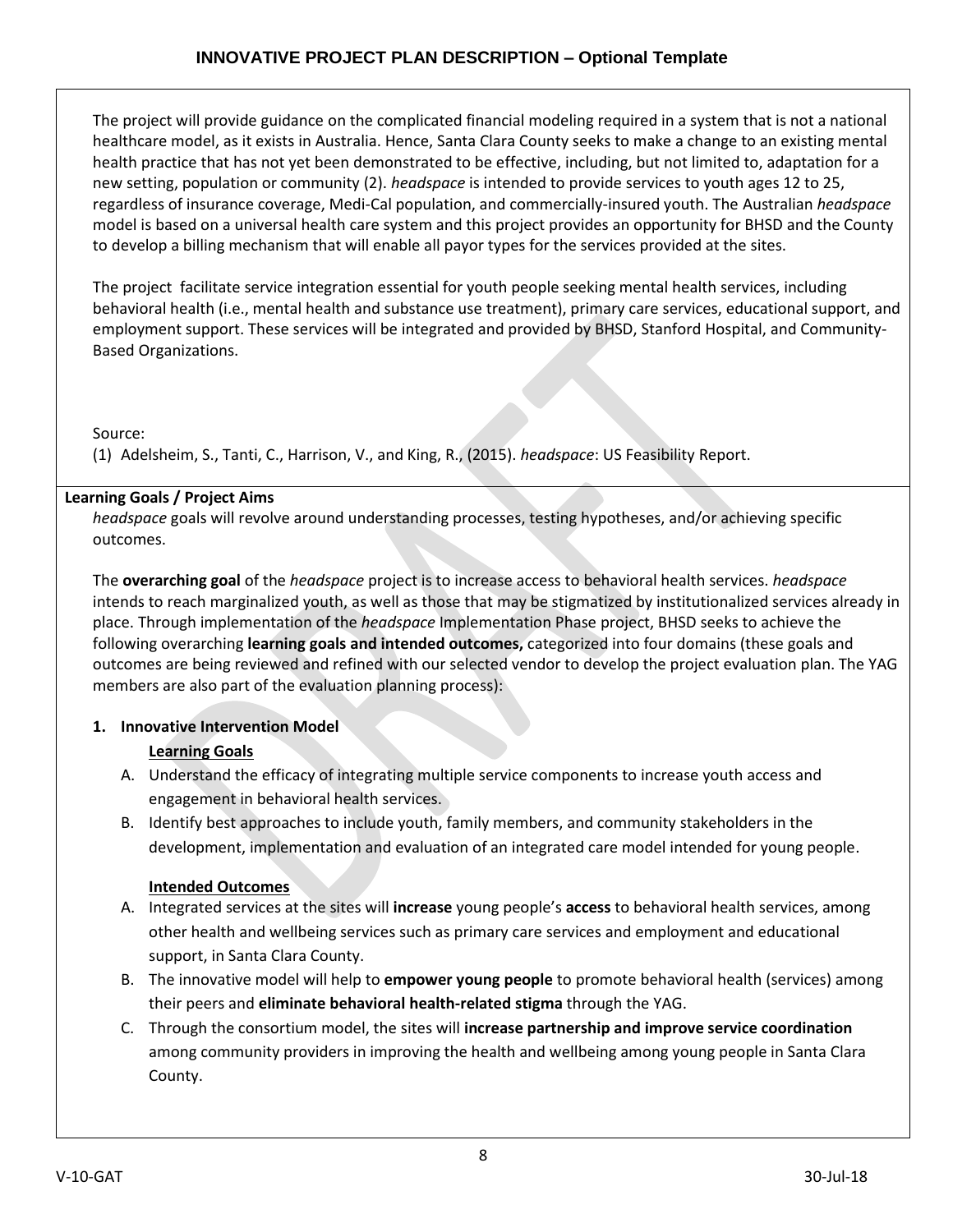### **2. Access and Engagement**

## **Learning Goals**

A. Distinguish the barriers and facilitators to access *headspace* sites among youth who are currently engaged and not engaged in the integrated care model.

### **Intended Outcomes**

- A. **Provide services** to at least 1,000 young people in Santa Clara County in the first year.
- B. **Increase access** to behavioral health services among the vulnerable and disadvantaged groups including indigenous, LGBTQI, and homeless youth, as well as those who are not engaged in school or work.
- C. **Improve service quality** by conducting the following:
	- a. Ensuring culturally appropriate services
	- b. Maximizing open and accessible hours
	- c. Addressing transportation issues
	- d. Reducing wait lists through streamlined services

## **3. Finance Model**

## **Learning Goals**

A. Understand how to effectively and successful adopt a financial model that allows all youth to access integrated care services regardless of their ability to pay and insurance coverage.

## **Intended Outcomes**

- A. **Develop** an innovated, blended finance model that will allow the site to provide integrated services to young people in the County independent of ability to pay and insurance coverage status.
- B. Through the new financial model, **analyze** the cost of services and the benefits of the blended financial model for young people's integrated care service.

## **4. Client Outcomes**

## **Learning Goals**

A. Learn the effects of the integrated model on clients social-emotional and physical wellbeing, as well as and life functioning.

## **Intended Outcomes**

- A. Young people will **demonstrate, through clinical assessments, an improvement** in their in social-emotional wellbeing.
- B. There will be a **positive outcome** on young people's health and wellbeing, including economic and social outcomes (e.g., the number of days spent unable to work or study decreased).
- C. There will be an **increase of family involvement** in the young people's health and wellbeing.

The BHSD *headspace* project learning goals and intended outcomes were informed by previous research, including the U.S. *headspace* feasibility study and the *headspace* effectiveness study in Australia, respectively. In 2013, the Australian Government Department of Health commissioned the Social Policy Research Centre, the Centre for Social Impact, and other partners to evaluate *headspace* effectiveness. This study evaluated four key areas of *headspace* (i.e., 1) *headspace* access and engagement, 2) center participant outcomes, 3) the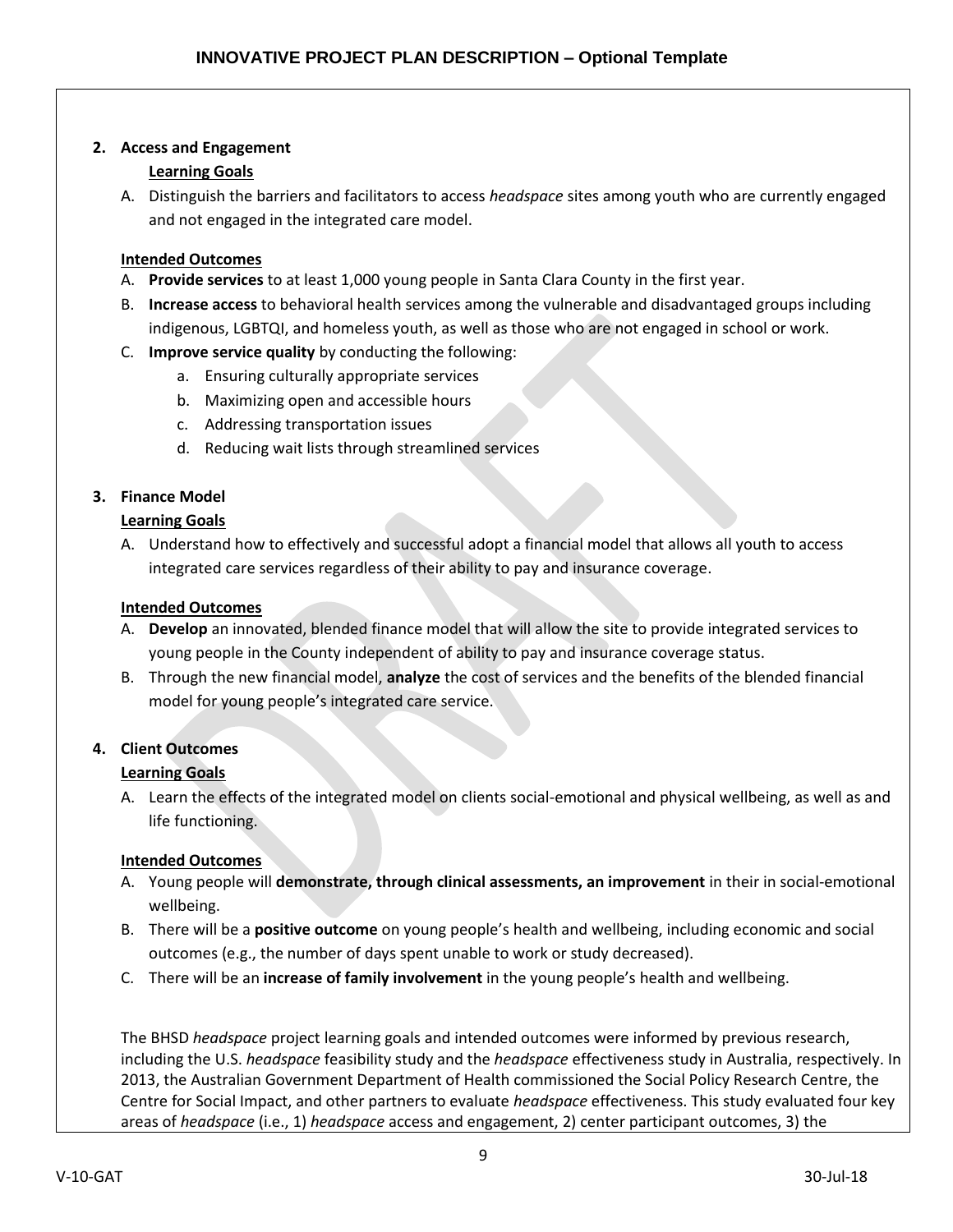intervention model, and 4) *headspace* model cost effectiveness) and found the results below, which informed the BHSD learning goals and intended outcomes.

### **Learn the effects of the integrated model on clients social-emotional and physical wellbeing, as well as and life functioning (e.g., center participant outcomes). Access to and engagement in** *headspace*

- A. In 2013/2014 over 45,000 young people were served by *headspace*; the program reaches its target population, with 75% of young people displaying high levels of psychological distress at intake.
- B. The program has had success engaging vulnerable and disadvantaged groups including indigenous, LGBTQI, and homeless youth, as well as those who are not engaged in school or work.
- C. Notable barriers that, if addressed, could improve service quality include responding to the stigma surrounding mental illness, ensuring culturally appropriate services, maximizing open and accessible hours, addressing transportation issues, and reducing wait lists through rapid response.

## **Outcomes for** *headspace* **center participants**

- A. Nearly half (47%) of clients demonstrated declines in psychological distress. However, overall changes were small but significant as measured by K10, and effect sizes shrink when using other measures such as functioning and activity (29% showed no change and 24% increased).
- B. Suicidal ideation and prevalence of self-harm also decreased.
- C. Clients whose mental health improved also had positive economic and social outcomes (the number of days spent unable to work or study decreased).
- D. Clients who had more frequent occasions of service had better outcomes.

## **The intervention model itself**

- A. Family-based treatment was identified as a service gap.
- B. Enhanced outreach services may be beneficial to spread awareness about *headspace* services.
- C. Clinicians and youth reported that the colocation of medical and counseling services encouraged helpseeking behavior, while youth reported increased likelihood of treatment adherence.

### **The cost effectiveness of the** *headspace* **model**

- A. The average cost of service was \$339 in 2013/2014.
- B. The average cost of treatment for *headspace* clients is \$1695 in government investment.
- D. Variations in the cost of services exist among different centers.
- E. 63% of services were primarily for mental health.
- F. 23% of services were primarily related to engagement and assessment.
- G. The costs of starting a new *headspace* center are expected to be higher than established centers.
- H. 45% of services received at *headspace* were subsidized through Medicare.
- I. The Medicare rebate to GPs was \$37 per visit and an hour-long session with a psychologist returned \$84.40 in Medicare funding.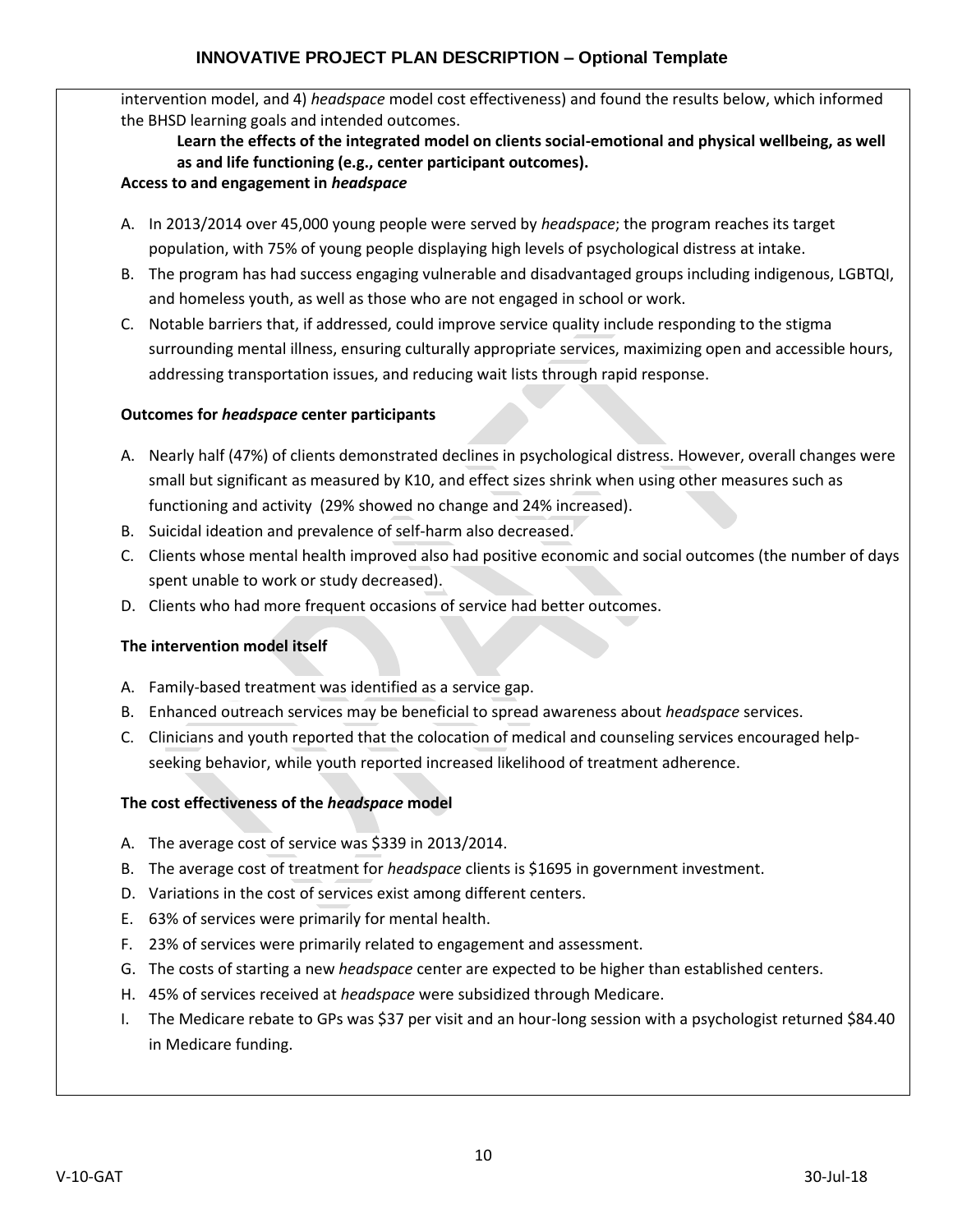# **I. Project Overview (continued)**

### **5) Evaluation or Learning Plan**

The intended participants and data sources will primarily be young people who seek services at the *headspace*  sites. Additionally, there is an interest to conduct a community-based assessment among young people with and without prior *headspace* engagement to understand the barriers or facilitators to youth people accessing the *headspace* sites in Santa Clara County.

BHSD completed a Service Agreement with Informing Change in May 2018, who will serve as consultant in developing the comprehensive evaluation plan for this project. The project planning team hosted an initial meeting with Informing Change in March 2018 to discuss the goals of the evaluation project, and met again on May 14, 2018 to discuss the agreement deliverables. The following are some specific deliverables and items that Informing Change will provide (This plan may be refined based on further partnership and input from the YAG and Data and Evaluation Committee):

### **Methodologies**

Quantitative and qualitative data will be collected to understand the learning goals and conduct program evaluation. Both type of data will be collected in a variety of methods, including via surveys (e.g., paper-based and electronically via iPad or computers), group discussion and interviews (e.g., open-ended questions regarding services and benefits). Secondary data (e.g., clinical data and assessment surveys) that are normally collected as part of the clinical service and standard may also be reviewed as part of the program evaluation.

For **quantitative data**, the surveys may gather indicators related to experience and satisfaction, intensity and duration of services, comprehensive service use and need, outcomes, and service costs and uptake. **Qualitative tools**, surveys that solicit written responses, will also likely explore experience and satisfaction, cultural sensitivity and responsiveness, adherence to principles of recovery and "least restrictive means," coordination, and partnership. The YAG members, in partnership with the evaluator, may also be trained to facilitate group discussions and interviews among their peers who are service recipients to understand their experience and satisfaction. These discussions and interviews may explore pathways and opportunities promoting positive behavioral and emotional health, employment and academic successes, experiences with *headspace*, and social and family relationships. Additionally, surveys and interviews may be administered with *headspace* staff to explore implementation, effectiveness, efficiency, and cost-benefit perspectives.

For **quantitative assessments** and standardized measures, survey evaluation will rely on benchmarks (e.g., "no evidence," "mild," "moderate", and "severe"). The evaluation plan may include a range of **quantitative outcome estimators** including generalized estimating equations (GEE) for repeated measures analysis, clinical significance (CS) estimators, and difference-in-difference (DID) estimators (to explore issues of equity and differences in group-level effectiveness). We will also explore opportunities for establishing matched (via propensity score matching) comparison groups from BHS youth clients not engaged in *headspace*. The evaluation plan will likely explore **variables** related to the following **domains**:

## **Access & Engagement**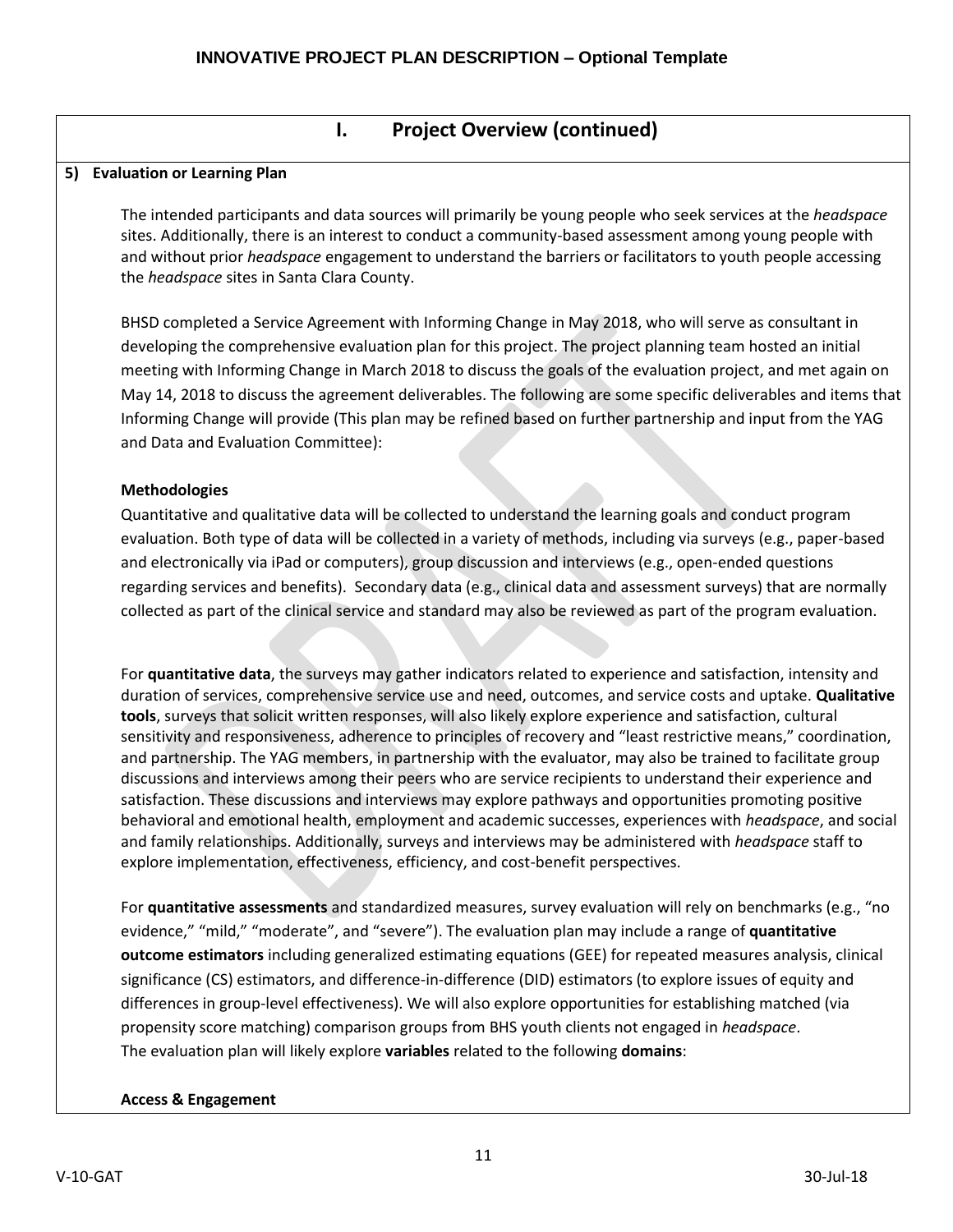- Given findings from prior literature, the evaluation will account for and understand how structural and environmental factors influence model access and engagement (as well as outcomes). The evaluation will also capture these using ZIP Code data, client self-report questionnaires, and interviews.
- In the Australian model, *headspace* succeeded at reaching vulnerable or access-limited populations. The evaluation plan will examine facilitators and barriers to reaching vulnerable or access-limited populations.
- Explore client profiles such as demographics, socioeconomic status, presenting issues, insurance coverage, and household characteristics.
- Examine client and family satisfaction with services and experience in *headspace*.

### **Outcomes for clients**

- Examine various measures of psychological distress and physical, psychological, and life functioning, as well as functional literacy and employment.
- Examine associations and, where appropriate, make causal inferences using generalized estimating equations (GEE) or related repeated measures estimators to assess within-person changes over times.
- Explore a dose-response effect conditional on presenting issues and severity.
- Items will include a look at equity and we will model effects using difference-in-difference estimators and or multivariable regression as appropriate to data size and available measures—between different priority populations
- Develop and implement methods for capturing and incorporating socio-structural and environmental determinants into models

### **Service delivery model**

In addition to data captured traditionally in MIS, scaling the model will require a deeper understand of what works. Evaluation plan will include measures and data collection approaches to the following, as warranted:

- Service type: e.g., mental health services, assessment, physical health, sexual health, alcohol and other substances, employment and career, family intervention, nutrition and diet, group support
- Service quality
- Outreach and engagement tracking
- Outputs of use and follow-up on behavioral health treatment adherence and health-seeking behaviors Costs per unit, occasion, person, or service type

### **Cost Effectiveness**

The project planning team in partnership with the contracted evaluator will build upon the Australian model and other existing models of examining the costs of *headspace*, recognizing that the financial modeling of healthcare reimbursements within the US is more complex than what has been modeled in Australia due to our complex healthcare insurance reimbursement system.

### **Process Evaluation Data**

In addition to the performance and outcome measures above, the evaluation will capture implementation successes and challenges to guide future replication in the California and U.S. contexts. This can be structured within the evaluation plan as:

Summary documentation of the planning process, taken from meeting notes and gathered intentionally.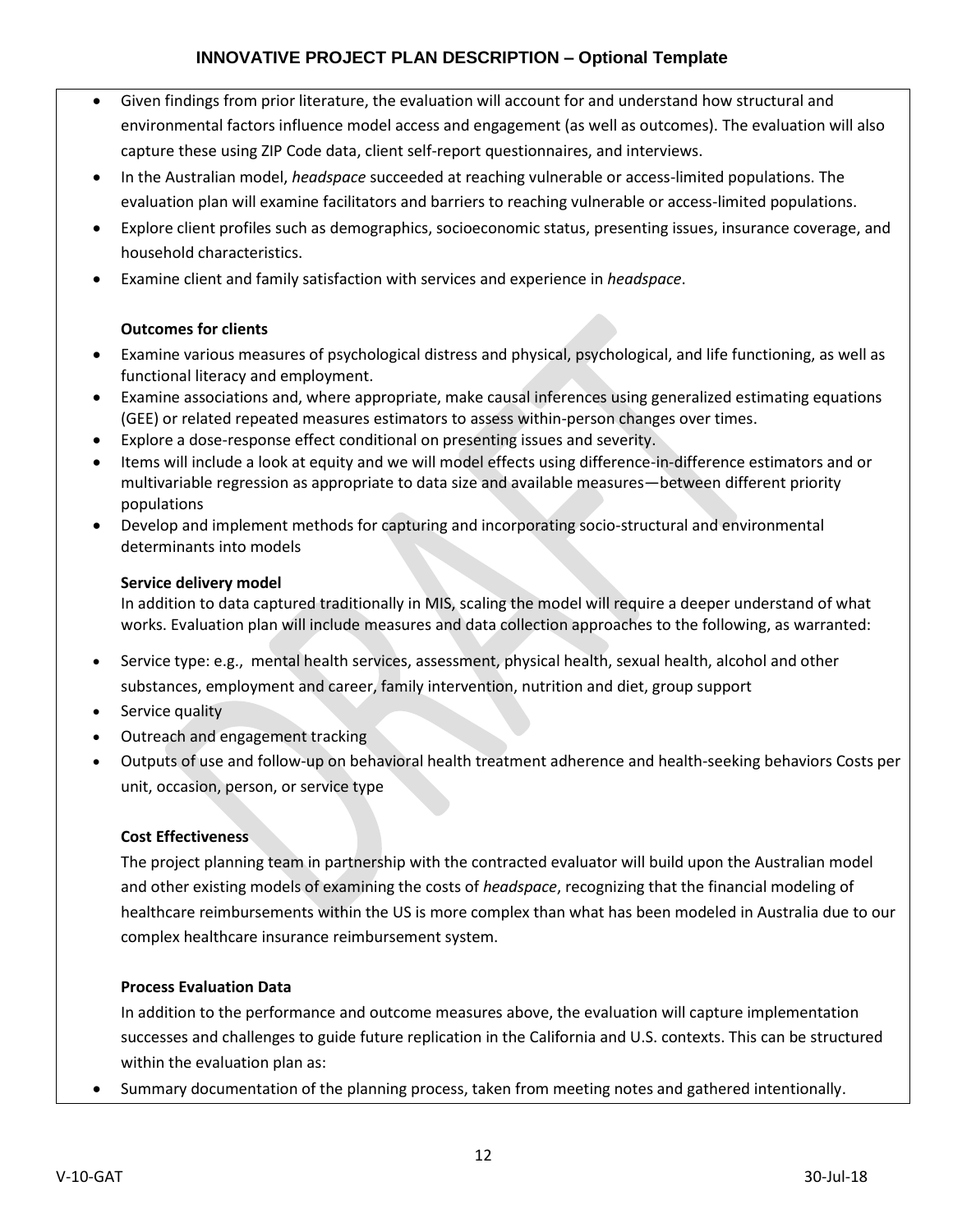- Regular (e.g. monthly) implementation learning calls with staff as the project roles out where the vendor asks 2- 3 questions to elicit feedback on the implementation process and summarize in a final report as well as through memos submitted on a regular basis (e.g. quarterly).
- Retrospective interviews with key implementers.

To ensure that the measures, priorities, and potential interpretations included in the plan reflect youth priorities, concerns, and development, the evaluation plan will engage the YAG in the evaluation plan development. The evaluation planning began in May 2018 with the contracted vendor after the agreement was developed.

# **6) Contracting**

The BHSD Children, Youth and Families Division will oversee the contracts with the Stanford Center for Youth Mental Health and Wellbeing, and with our community partners, including the CBO to provide direct services and the vendor to provide the evaluation. County will ensure quality as well as regulatory compliance in these contracted relationships through on-going contract meetings.

# **II. Additional Information for Regulatory Requirements**

# **1) Certifications**

Current ramp up program funding comes from a Fiscal Year (FY) 17 budget referral item from Santa Clara County Board of Supervisor Joseph Simitian, which received full Board approval. The BHSD Children, Youth and Families Division oversees the Stanford Psychiatry Center for Youth Mental Health and Wellbeing efforts to fund: one (1) Youth Support Specialist (YSS) to develop a Youth Advisory Group to inform initial program messaging and marketing campaigns for *headspace* as well as to run focus groups to elicit youth and family voices in the development and evaluation of the *headspace* pilot, and develop a peer support model at *headspace*; and, one (1) Supported Employment and Education Specialist (SEES) to ensure that youth receiving treatment can coordinate their treatment plans with their educational and employment goals as well as act as community liaison with youth and schools and community at large. These are one-time funds and contingent on the opening of the first *headspace* site in Santa Clara County.

# **Community Program Planning**

In August 2016, BHSD convened an MHSA Stakeholder Leadership Committee meeting and shared the 18 INN ideas that had been submitted. Meeting attendees were invited to participate in the selection of ideas that would be developed for the County's INN Plan. Participants selected an idea submitted by Steven Adelsheim, MD, from the Stanford Psychiatry Center for Youth Mental Health and Wellbeing, on the adaptation and piloting of the *headspace* model in Santa Clara County, which addressed both of the County's identified INN program areas and is described below. In November 2017, BHSD received approval from the MHSOAC to implement the ramp up phase and return to the MHSOAC to submit the implementation plan for approval. BHSD is in the process of completing the ramp up phase, which allowed the team to design a framework for the implementation and sustainability components to adapt and replicate *headspace* in Santa Clara County.

The Youth Advisory Group was formed in February 2018. The group consists of 27 diverse youth in the County. The group has provided valuable input and guidance from the ground up relative to site design concepts and branding development. With their input, the services will be tailored to best meet the needs of the youth in the community the centers will serve.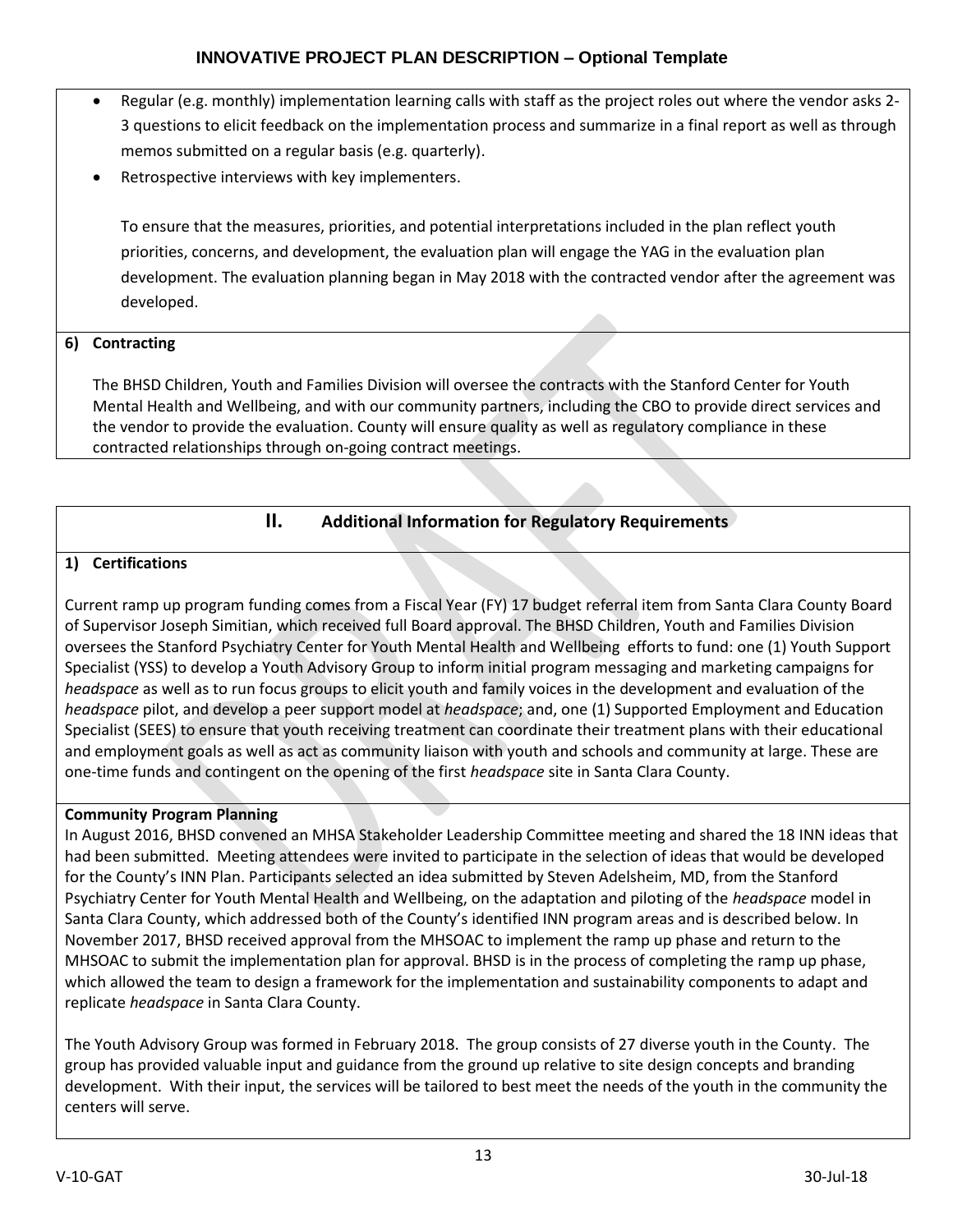On February 22, the Stakeholder Leadership Committee (SLC) began Innovation program development, including brainstorming ideas to address needs and gaps. On March 16, 2018 the SLC dedicated the meeting to program refinement of the concepts developed. Deputy Director, Deane Wiley, presented a detailed PowerPoint on the Tech Suite and *headspace* implementation to the SLC. SLC members and public audience were asked to provide a comments and feedback regarding each Innovation idea. Staff summarized the comments and feedback and presented to the SLC at the March 27<sup>th</sup> meeting, sharing the positive feedback and great interest in both projects.

Both these projects will be included in the 3 year plan, which will begin its 30 day review from May 11 until June 10. The public hearing by the Behavioral Health Board occurred on June  $11^{th}$ , with the plan being unanimously accepted. The County Board of Supervisors received the plan during the meeting on June 19th and provided a unanimous vote of approval. County of Santa Clara seeks to present this project the Oversight and Accountable Commission in August 2018.

### **2) Primary Purpose**

Select **one** of the following as the primary purpose of your project. (I.e. the overarching purpose that most closely aligns with the need or challenge described in Item 1 (The Service Need):

a) Increase access to mental health services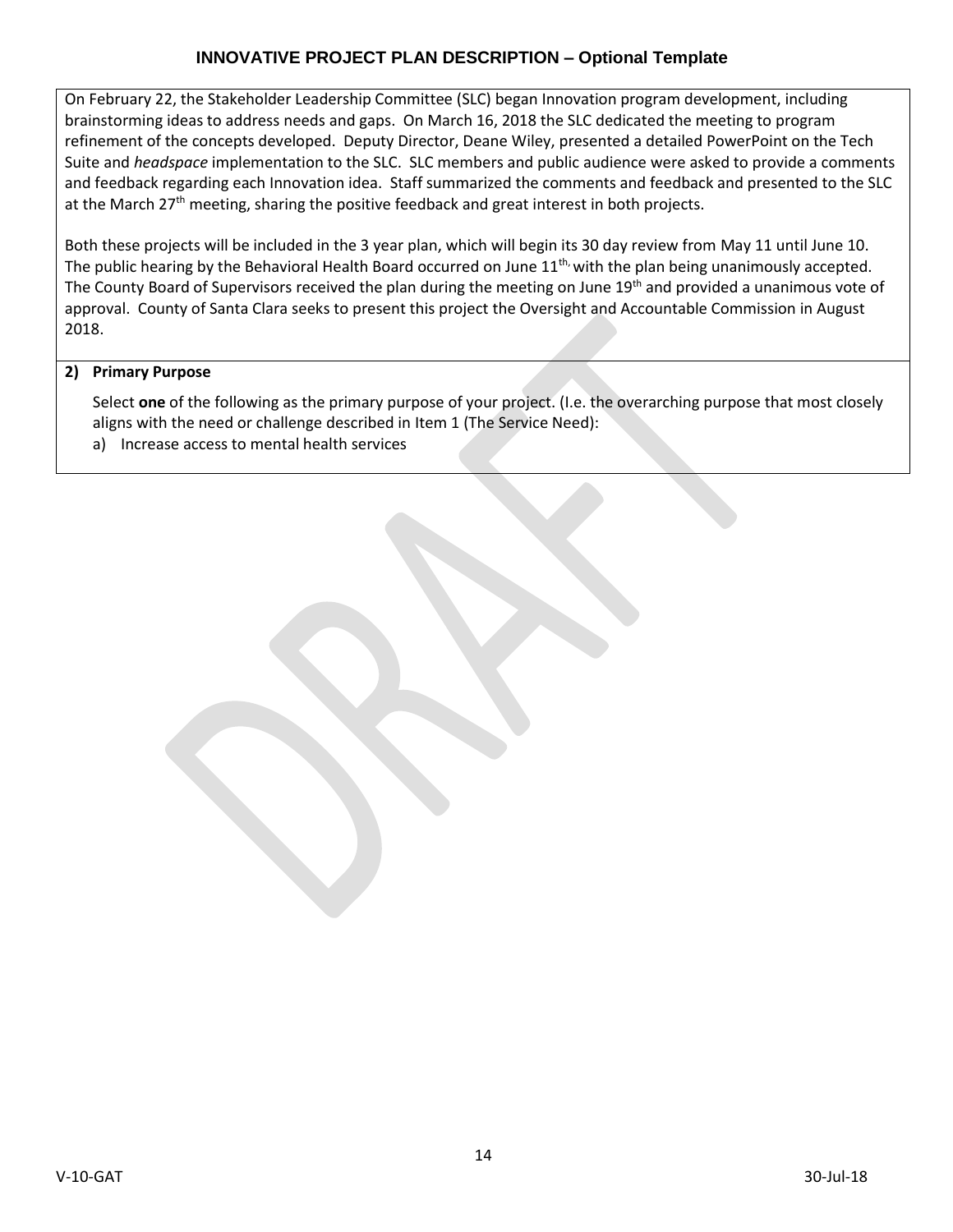# **II. Additional Information for Regulatory Requirements (continued)**

### **3) MHSA Innovative Project Category**

Which MHSA Innovation definition best applies to your new INN Project (select one):

a) Makes a change to an existing mental health practice that has not yet been demonstrated to be effective, including, but not limited to, adaptation for a new setting, population or community.

### **4) Population (if applicable)**

According to the U.S. Census in July 2015, the estimated population of Santa Clara County was 1,918,044. Approximately 23% of the population was under the age of 18. Fifty six percent (56%) of the population was White, 36% Asian, 26% Latino or Hispanic, some White and some non-White, and 3% African American. The population to be served are youth ages 12-25 years of age, who will receive services whether they are on MediCal, private insurance or are underinsured or uninsured. The intended population also includes traditionally marginalized youth, such as youths who identify themselves as Lesbian, Gay, Bisexual, Transsexual and Queer (LGBTQ), foster and homeless youth, and youth whose primary language is not English.

During the ramp up phase, BHSD and the Stanford Psychiatry Center on Youth Mental Health and Wellbeing partnered with the YAG, a total of 27 youth founding members, to help inform the *headspace* centers in Santa Clara County. The Youth advisors represent the intended service areas, Central San Jose and North County (Palo Alto/Mountain View). The YAG will be recruited annually to ensure the group represent the County diversity.

The estimate is that 1,000 youth will seek services and supports from each of the two *headspace* centers, with a total of 2,000 youth ages 12 to 25 served annually.

## **5) MHSA General Standards**

- a) **Community Collaboration**: Through a series of community forums and focus groups across Santa Clara County, the *headspace* project intends to engage young people, families, and service providers, to ensure that an array of community voices and perspectives will inform the development and implementation of the program.
- b) **Cultural Competency**: An important component of the *headspace* model is to be culturally responsive and sensitive. Australia's programs acknowledge the aboriginal people of Australia in all of their marketing materials, and they create campaigns which feature youth who are representative of the community they are serving. In Santa Clara County's communities, BHSD staff understand the importance of having mental health and health care providers who are linguistically and culturally sensitive. This includes, but is not limited to, Spanish-speaking and/or Latino/a, Asian-American, African-American, LGBTQ, as well as gender minorities. The Santa Clara County *headspace* centers will reflect culture in all intake and program materials.
- c) **Client- and Family-Driven**: Another core component of the *headspace* model is that it is youth-centered and guided by a Youth Advisory Group which informs the decision-making process from the initiation to implementation of the centers. Youth Advisors will meet monthly to address decisions relating to marketing campaigns, the look and feel of the centers, and the provision of services. Focus groups with youth sub-groups (e.g. LGBTQ, Asian-American, young men) will be an integral component of the process. One of the limitations of the Australian *headspace* model has been a lack of focus on family engagement. The adapted model for Santa Clara County will include family members in the young person's treatment, when appropriate, in order to address the needs of youth and the family systems supporting youth that are struggling.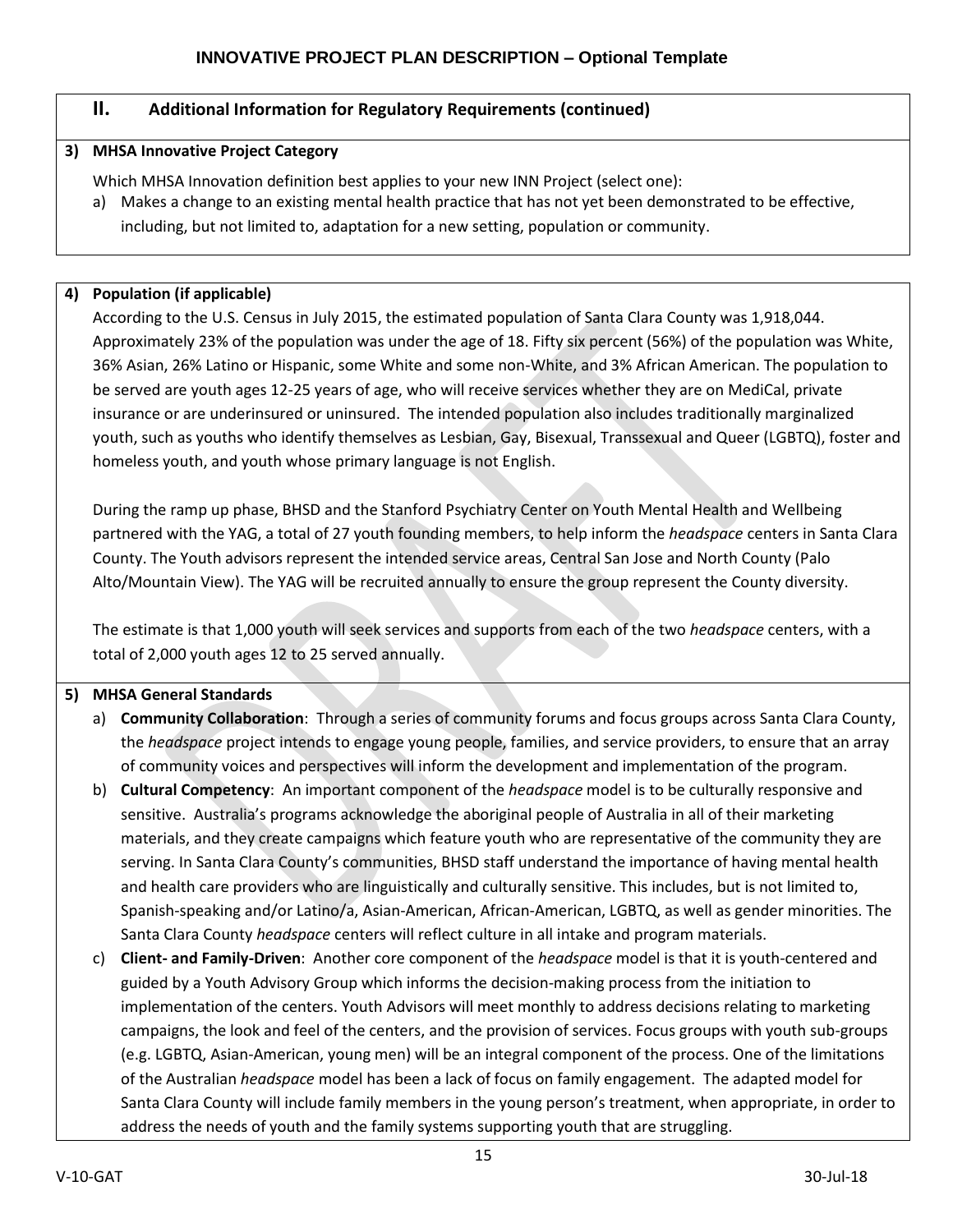- d) **Wellness, Recovery, and Resilience-Focused**: Inherently, a prevention and early intervention model like *headspace* will bolster protective factors of young people and ensure they have the coping skills and support systems in place to successfully transition into adulthood. The *headspace* model of integrated health and mental health care, in tandem with educational and employment services and substance use treatment services, supports the whole-child and promotes overall wellness. The cornerstone of the *headspace* model is its emphasis on youth wellness, rather than illness, and paths to recovery, so that youth will thrive as adolescents and adults.
- e) **Integrated Service Experience for Clients and Families**: The *headspace* model focuses on collaboration with community agencies and service providers to promote continuity of care. It is essential that youth and their families (when appropriate) feel equipped to navigate community resources as outlined in the individualized treatment plan. This creates a continuum of care from current school-linked services provisions for school–age youth and their guardians as needed extending into the community bringing down the accessibility barriers of time and language for many youth and their families.

## **II. Additional Information for Regulatory Requirements (continued)**

## **6) Continuity of Care for Individuals with Serious Mental Illness**

Individuals with Serious Mental Illness are not the intended population for the *headspace* program. However, the sites will be developed in alignment with the BHSD Coordinated Continuum of Care to provide referrals and linkages to existing services among individuals presenting with serious mental illness.

## **7) INN Project Evaluation Cultural Competence and Meaningful Stakeholder Involvement**.

The Youth Advisory Group will be part of the evaluation planning and implementation process. Additionally, there will a launch meeting and an on-going meeting with *headspace* stakeholders to develop the comprehensive evaluation plan to include stakeholders, including individuals and families with lived experience, to help inform the evaluation plan. During these stakeholders, the contracted evaluator and planning team will review variables, existing data systems, and data collection instruments, and data collection methods to ensure the plan will be culturally sensitive and response to all youth in the County.

BHSD has a strong existing partnership with 13 school districts in the County. Through these 13 school districts, BHSD met with over 25 diverse school staff members to gather input related to *headspace* services to inform the current plan. Some of these school staff partners may continue to serve on the evaluation committee to represent diverse students, family members, and community members.

# **II. Additional Information for Regulatory Requirements (continued)**

## **8) Deciding Whether and How to Continue the Project Without INN Funds** Since the initiation of this project concept, there has been high interest from the private sector regarding

*headspace*. There is high potential for future public/private partnerships to help leverage and sustain a comprehensive initiative like *headspace*. The Stanford Psychiatry Center for Youth Mental Health and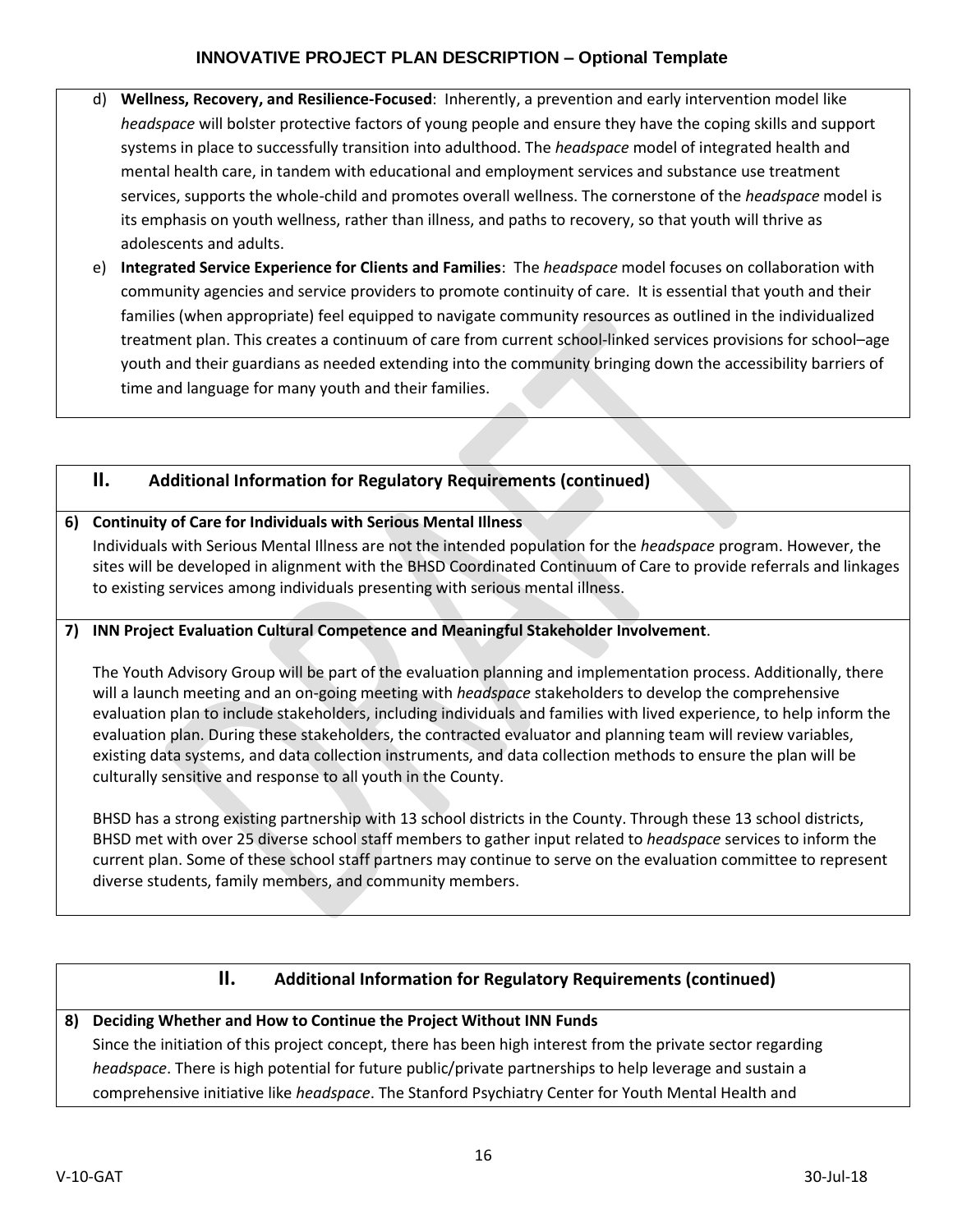Wellbeing has received multiple requests for supports from foundations committed to, for example, fund the marketing campaign development.

MHSA Community Services and Supports funds is the likely option to sustain the *headspace* project.

# **9) Communication and Dissemination Plan**

The results, newly demonstrated successful practices, and lessons learned of *headspace* will be disseminated during our quarterly stakeholders meeting locally. The information will also be disseminated through our work with the Stanford Center for Youth Mental Health and Wellbeing, and they will likely serve as the central office to disseminate the *headspace* project across other counties and states. Additionally, local and national conferences will serve as a venue to disseminate information from this INN program.

### **10) Timeline**

- a) Specify the total timeframe (duration) of the INN Project: 4 Years Months
- b) Specify the expected start date and end date of your INN Project: November 2018 Start Date November 2022 End Date

*Note: Please allow processing time for approval following official submission of the INN Project Description.*

- c) Include a timeline that specifies key activities and milestones and a brief explanation of how the project's timeframe will allow sufficient time for
	- i. Development and refinement of the new or changed approach;
	- ii. Evaluation of the INN Project;
	- iii. Decision-making, including meaningful involvement of stakeholders, about whether and how to continue the Project;
	- iv. Communication of results and lessons learned.

The program will be implemented in partnership with the Stanford Center for Youth Mental Health and Wellbeing who will be providing technical assistance. An implementation Scientist from Stanford, Dr. Mark McGovern, is helping in finalizing the following implementation plan:

**Ramp-Up Phase Activities**: March 2018-October 2018 (8 months)

- Model framework with service components
- Development of Youth Advisory Group- See exhibit A
- Site identification for two *headspace* sites In progress
- Staffing infrastructure Finalized, see exhibit B
- Finance and billing model Plan in progress
- Data evaluation and management systems Evaluation plan draft from Informing Change, see exhibit C
- Community stakeholder input (e.g., During School Linked Services quarterly stakeholders meeting that included CBOs and community representatives)

**Implementation Phase**: November 2018-November 2022 (4 years)

**First year**: November 2018-November 2019

- Open two sites in Santa Clara County and begin providing *headspace* services with MHSOAC approval of *headspace* Implementation Phase
- Begin integration of multiple services at both sites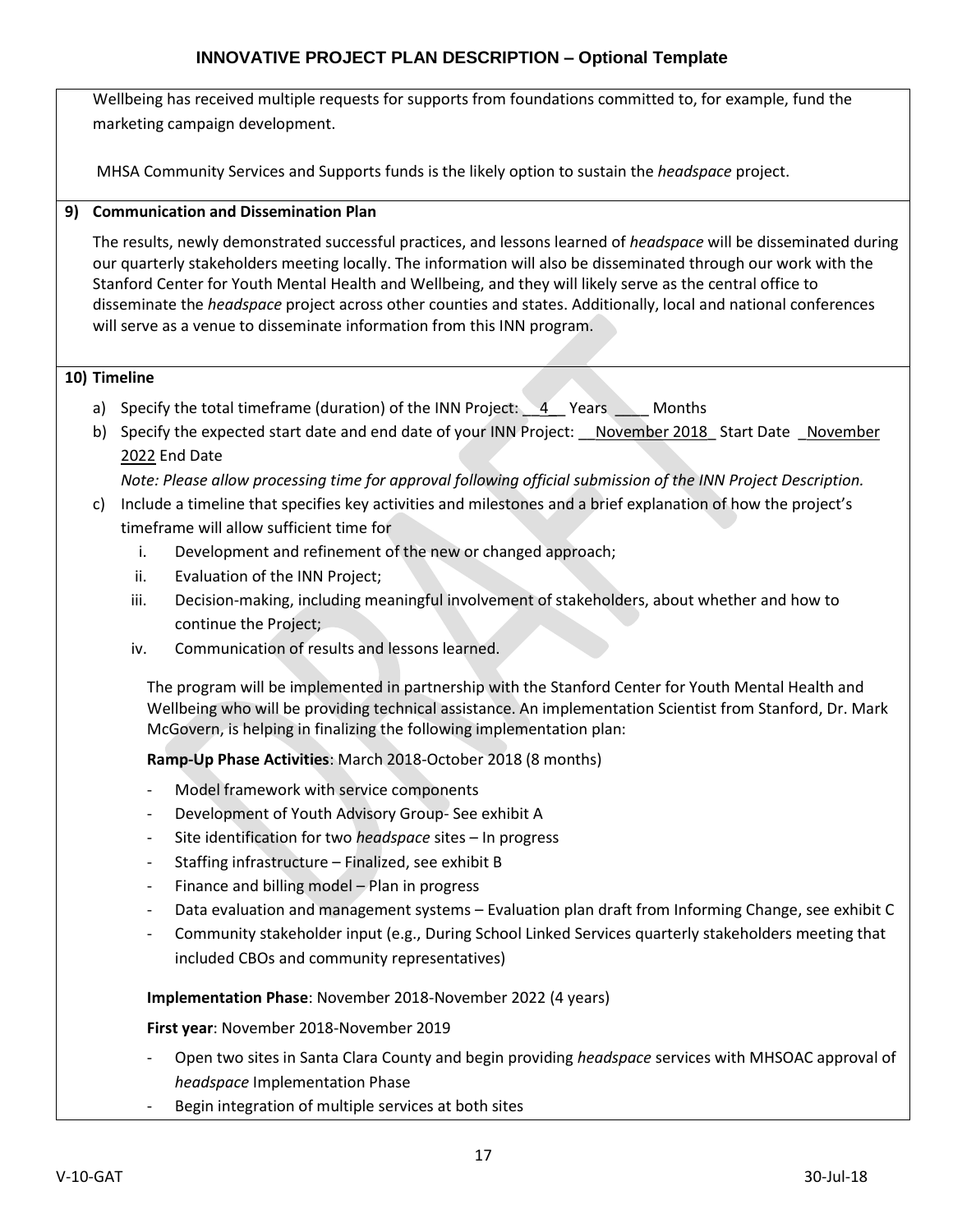- Develop a governance structure that includes community stakeholders, youth peers, family members, and service providers to assist with direction and policy development of the program
- Conduct Youth Advisory Youth meetings and recruit new members for next year
- Conduct site promotion and media campaign
- Refine program components based on input by governance structure participants and stakeholders
- Establish a comprehensive program evaluation plan, identify data management systems and begin evaluation process
- Procure and fund direct services from service providers to include peer support specialist, program supervisors, and program coordinators. Having started this process in advance, contract award would be in place at beginning of implementation phase.

## **Second year**: November 2019-November 2020

- Continue service provision and refine as needed based on process evaluation and stakeholder input
- Conduct process evaluation via focus groups and electronic surveys
- Integrate data management systems and begin reviewing process data to inform on-going service provision
- Fully integrate multiple services at both sites, including the Community-Based Organization(s) as part of the consortium
- Conduct on-going Youth Advisory Youth meetings \*
- Conduct on-going site promotion and media campaign \*
- Conduct on-going stakeholders meeting to provide program updates and solicit input for program improvements \*

### **Third year**: November 2020-November 2021

- Continue service provision and refine as needed based on process evaluation and stakeholder input
- Conduct program evaluation via focus groups and electronic surveys
- Continue data review and conduct quality improvement, as needed, based on data
- Identify potential new services to integrate at both sites, including more organizations to join the consortium
- Begin developing sustaining plans through stakeholder engagement

### **Fourth year**: November 2021-November 2022

- Continue service provision and refine as needed based on process evaluation and stakeholder input
- Continue data review and conduct quality improvement, as needed, based on data
- Begin gathering outcomes and impact data, and begin disseminating learned information from the pilot process to local and national stakeholders
- Begin to explore and implement the sustainability plan

\*Will occur throughout the four year of program implementation.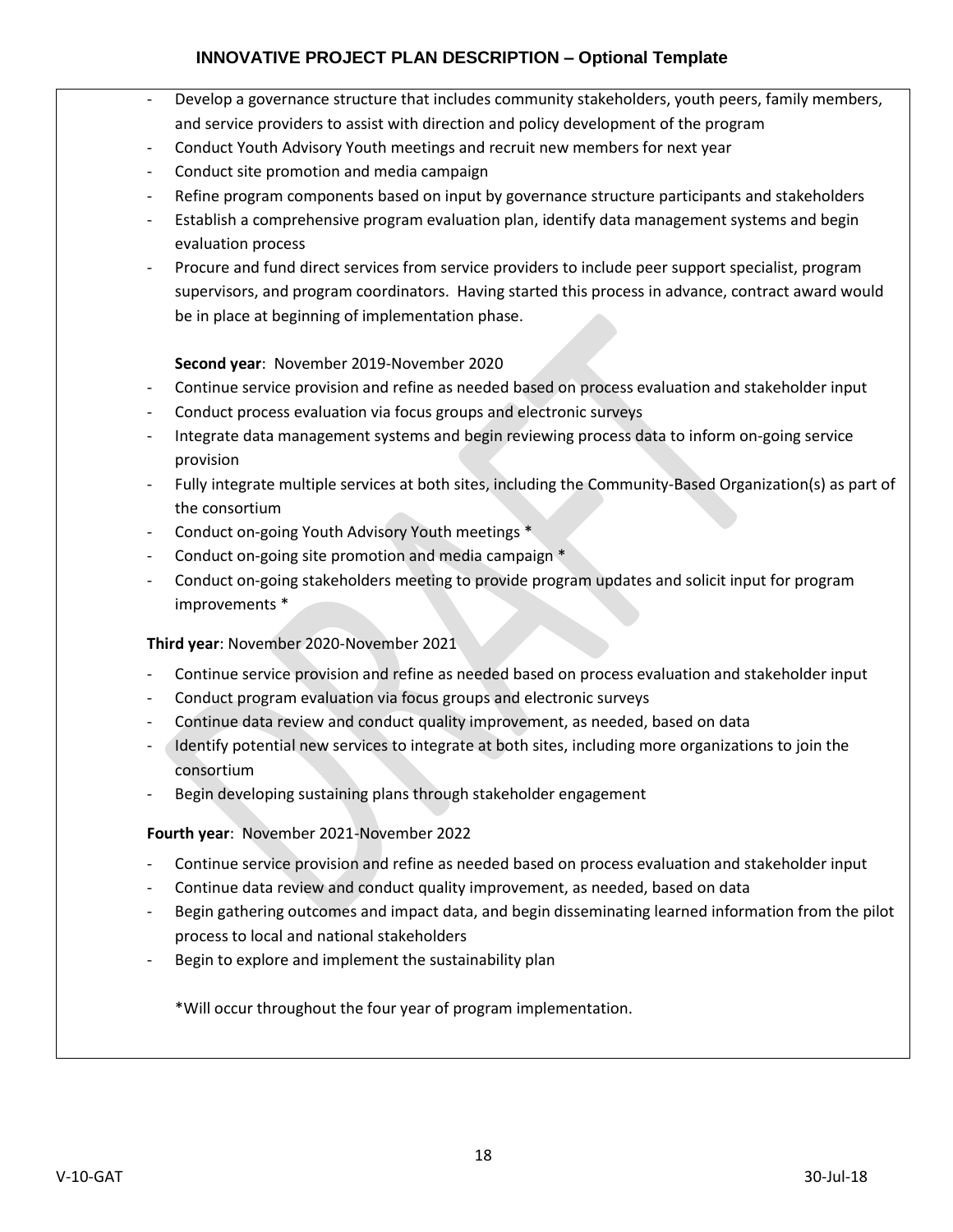## **II. Additional Information for Regulatory Requirements (continued)**

## **11) INN Project Budget and Source of Expenditures**

- **The next three sections identify how the MHSA funds are being utilized:**
- a) BUDGET NARRATIVE (Specifics about how money is being spent for the development of this project)
- b) BUDGET BY FISCAL YEAR AND SPECIFIC BUDGET CATEGORY (Identification of expenses of the project by funding category and fiscal year)
- **c)** BUDGET CONTEXT (If MHSA funds are being leveraged with other funding sources)

## **A. Budget Narrative:**

There are three budget components that pertains to the tables below (B1 through B6 and A through A3):

## **Santa Clara County BHSD Budget**

The Santa Clara County BHSD, under the direction of the Children, Youth and Families Division, will hire 3.40 FTE at the San Jose Site and 3.0 FTE at the Palo Alto/Mountain View site, respectively. For the San Jose site, the positions included within the County BHSD budget are: .50 FTE Clinical Manager, 1.0 FTE Clerical Staff, 1.50 FTE Licensed Clinicians, and .40 Primary Care Physician/Nurse Practitioner for a total of 3.40 FTE. At the Palo Alto/Mountain View site, the positions included within the County BHSD budget are .50 FTE Clinical Manager, 1.0 FTE Clerical Staff, and 1.50 FTE License Clinicians for a total of 3.0 FTE. The Primary Care Physician/Nurse Practitioner for the Palo Alto/Mountain View site is included in Stanford's budget below. The staff members at both sites will provide center management and direct services (e.g., mental health and substance use treatment at both sites, and primary care services at San Jose site) for a cost of \$8.6 million for four years, including the \$400,000 for evaluation (i.e., sum of B1 and B5). *Part of the expense is the projected \$3.4 million lease expense at the two sites (i.e., expense items B1).*

The personnel budget for BHSD is based on the official County Salary Scale, per the County of Santa Clara County Employee Services Agency Basic Salary Information

(https://www.sccgov.org/sites/esa/classification/documents/basic\_salary\_plan.pdf)

The operating budget pertains to items such as rent, utilities, program supplies, office supplies, kitchen supplies, computer maintenance, professional development, and training (i.e., direct cost), as well as administrative cost (e.g., finance; indirect cost). Since the INN funding regulation states that lease or rent of a facility paid by INN funding may not exceed five years, this condition will be included in the lease agreement.

# **Community Based Organization Budget**

Through an RFP process, the Community Based Organization(s) will be identified to hire 4.0 FTE at each *headspace* site to provide direct services related to community planning and mobilization, case management, peer support, and mental health prevention efforts. These services will be completed by the following positions included within the CBO Budget: 1.0 FTE Community Coordinator at each site, 2.0 FTE Youth Partner at each site, and 1.0 FTE Administrative Assistant at each site. The expense for the CBOs will be \$3.17 million across the four years (expense items B2).

The operating budget pertains to items such as program supplies, office supplies, professional development, and training (i.e., direct cost).

# **Stanford Budget**

Expense items B3 and B4 relate to the *technical assistance team from the Stanford Center for Youth Mental Health and Wellbeing (\$1.4 million for four years)* and the *clinical staff from the Stanford Medicine (\$1.6 million for four years)*, respectively. The positions included within the Stanford budget for the technical assistance team are .10 FTE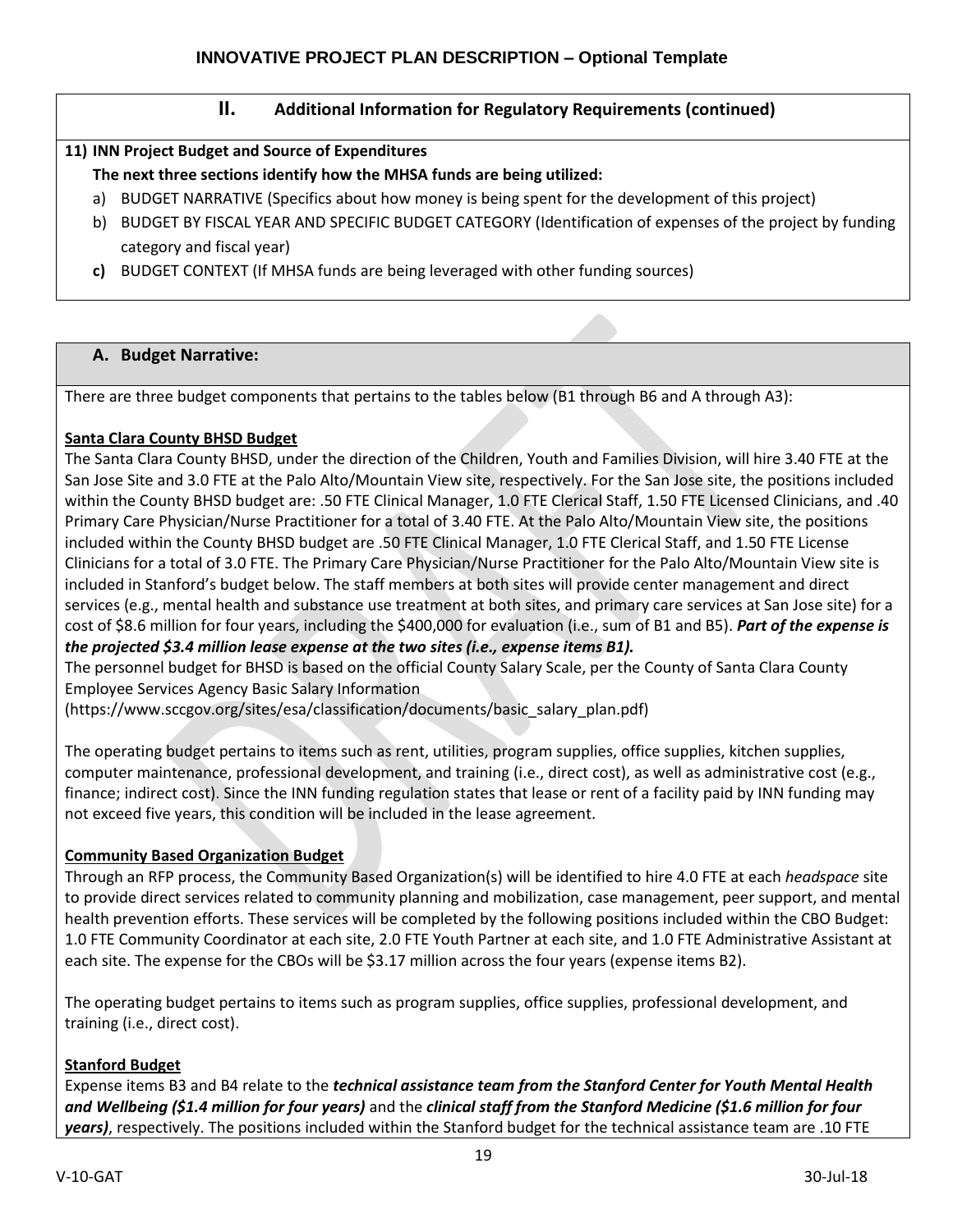Clinical/Medical Director, .05 FTE Multi-site Prototype Evaluation Implementation Scientist, .10 FTE Program Implementation Manager, 1.0 FTE Youth Development Specialist, and 1.0 FTE Supported Education and Employment Specialist for a total of 2.25 FTE. The positions included within the Stanford clinical team are .20 FTE Psychiatrist and .20 FTE Psychologist at the San Jose site for a total of .40 FTE. The Palo Alto/Mountain View site will also include the .20 FTE Psychiatrist and .20 FTE Psychologist, as well as the .40 FTE Primary Care Provider for a total of .80 FTE.

The operating budget pertains to items such as program supplies, office supplies, professional development, and training (i.e., direct cost), as well as administrative costs (e.g., finance; indirect cost).

The County plans to procure and release a request for proposal (RFP) for evaluation services related to *headspace*. *Item B5 reflects the expense related to the evaluation of the INN project that will be contracted out*. An independent evaluator will be contracted to conduct a comprehensive process and outcome evaluation of the *headspace* project with emphasis on sustainability for a total cost of \$400,000 for four years. A variety of measurements will be in place to assess and understand the impact (e.g., outcome evaluation) as well as lessons learned (e.g., process evaluation) of *headspace*. The overarching goal of the *headspace* project is to increase access to services by endorsing a "no wrong door policy" and allowing all youth, regardless of ability to pay to receive the help and support they need. The overarching outcome goals and indicators of success are listed in the program overview narrative, question #6.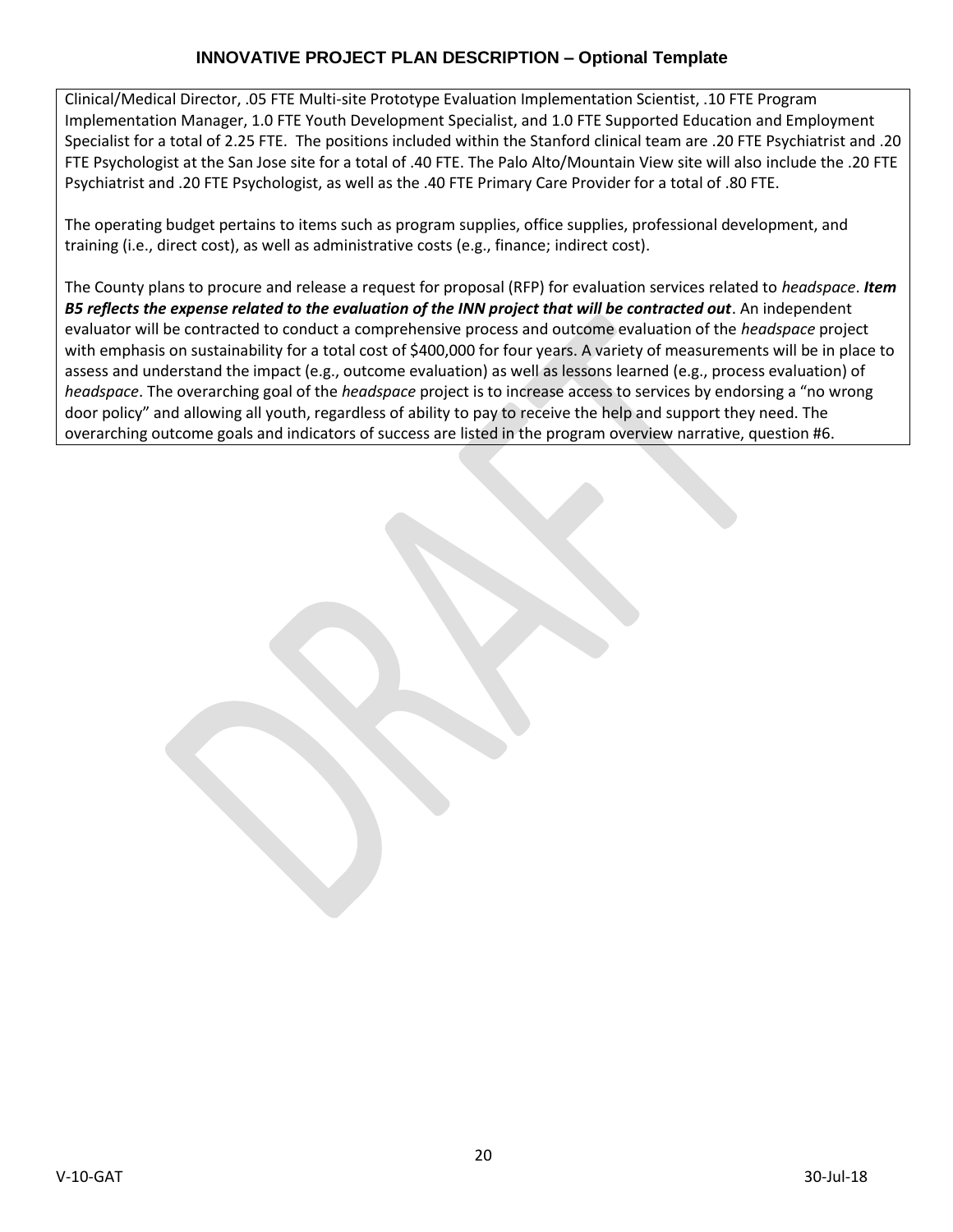|    | B1. COUNTY Budget By FISCAL YEAR (FY)*                                                                                               |           |                |             |             |                |              |  |  |
|----|--------------------------------------------------------------------------------------------------------------------------------------|-----------|----------------|-------------|-------------|----------------|--------------|--|--|
|    | FY 2019<br>PERSONNEL COSTs (salaries, wages,<br><b>FY 2020</b><br><b>FY 2021</b><br><b>FY 2022</b><br><b>FY 2023</b><br><b>Total</b> |           |                |             |             |                |              |  |  |
|    | benefits)                                                                                                                            |           |                |             |             |                |              |  |  |
| 1. | Salaries/Benefits                                                                                                                    | \$415,916 | \$831,833      | \$831,833   | \$831,833   | \$415,916      | \$3,327,331  |  |  |
| 2. | <b>Total Personnel Costs</b>                                                                                                         | \$415,916 | \$831,833      | \$831,833   | \$831,833   | \$415,916      | \$3,327,331  |  |  |
|    | <b>OPERATING COSTS</b>                                                                                                               | FY 2019   | <b>FY 2020</b> | FY 2021     | FY 2022     | <b>FY 2023</b> | <b>Total</b> |  |  |
| 3. | <b>Direct Costs</b>                                                                                                                  | \$46,076  | \$92,153       | \$92,153    | \$92,153    | \$46,076       | \$368,611    |  |  |
| 4. | Rent/Utilities (2 Sites) \$5/sq ft.                                                                                                  | \$432,000 | \$864,000      | \$864,000   | \$864,000   | \$432,000      | \$3,456,000  |  |  |
|    | at 6000 sq ft.                                                                                                                       |           |                |             |             |                |              |  |  |
| 5. | <b>Indirect Costs</b>                                                                                                                | \$141,599 | \$283,198      | \$283,198   | \$283,198   | \$141,599      | \$1,132,792  |  |  |
| 6. | <b>Total Operating Costs</b>                                                                                                         | \$619,675 | \$1,239,351    | \$1,239,351 | \$1,239,351 | \$619,675      | \$4,957,403  |  |  |

| B2. COMMUNITY BASED ORGANIZATION By FISCAL YEAR (FY)* |                                   |           |                |                |                |                |              |  |  |
|-------------------------------------------------------|-----------------------------------|-----------|----------------|----------------|----------------|----------------|--------------|--|--|
|                                                       | PERSONNEL COSTs (salaries, wages, | FY 2019   | <b>FY 2020</b> | <b>FY 2021</b> | <b>FY 2022</b> | <b>FY 2023</b> | <b>Total</b> |  |  |
|                                                       | benefits)                         |           |                |                |                |                |              |  |  |
| 1.                                                    | Salaries/benefits                 | \$307,500 | \$615,000      | \$615,000      | \$615,000      | \$307,500      | \$2,460,000  |  |  |
| 2.                                                    | <b>Total Personnel Costs</b>      | \$307,500 | \$615,000      | \$615,000      | \$615,000      | \$307,500      | \$2,460,000  |  |  |
| <b>OPERATING COSTS</b>                                |                                   | FY 2019   | <b>FY 2020</b> | <b>FY 2021</b> | FY 2022        | FY 2023        | <b>Total</b> |  |  |
| 3.                                                    | <b>Direct Costs</b>               | \$37,500  | \$75,000       | \$75,000       | \$75,000       | \$37,500       | \$300,000    |  |  |
| 4.                                                    | <b>Indirect Costs</b>             | \$51,750  | \$103,500      | \$103,500      | \$103,500      | \$51,750       | \$414,000    |  |  |
| 5.                                                    | <b>Total Operating Costs</b>      | \$89,250  | \$178,500      | \$178,500      | \$178,500      | \$89,250       | \$714,000    |  |  |

| B3. STANFORD TECHNICAL ASSISTANCE By FISCAL YEAR (FY)* |                              |                |                |                |                |           |              |  |  |
|--------------------------------------------------------|------------------------------|----------------|----------------|----------------|----------------|-----------|--------------|--|--|
|                                                        | <b>PERSONNEL COST</b>        | FY 2019        | <b>FY 2020</b> | <b>FY 2021</b> | <b>FY 2022</b> | FY 2023   | <b>Total</b> |  |  |
| -1.                                                    | Salaries/benefits            | \$87,345       | \$214,134      | \$292,163      | \$300,928      | \$154,978 | \$1,049,548  |  |  |
| 2.                                                     | <b>Total Personnel Costs</b> | \$87,345       | \$214,134      | \$292,163      | \$300,928      | \$154,978 | \$1,049,548  |  |  |
| <b>OPERATING COST</b>                                  |                              | <b>FY 2019</b> | <b>FY 2020</b> | <b>FY 2021</b> | FY 2022        | FY 2023   | <b>Total</b> |  |  |
| 3.                                                     | <b>Direct Costs</b>          | \$11,744       | \$23,592       | \$23,700       | \$23,811       | \$11,963  | \$94,810     |  |  |
| 4.                                                     | <b>Indirect Costs</b>        | \$25,763       | \$61,809       | \$82,125       | \$84,432       | \$43,405  | \$297,534    |  |  |
| -5.                                                    | <b>Total Operating Costs</b> | \$37,507       | \$85,401       | \$105,825      | \$108,243      | \$55,368  | \$392,344    |  |  |

| B4. STANFORD CLINICAL SERVICE By FISCAL YEAR (FY)* |                               |                |                |                |                |                |              |  |  |
|----------------------------------------------------|-------------------------------|----------------|----------------|----------------|----------------|----------------|--------------|--|--|
|                                                    | <b>OPERATING COST</b>         | <b>FY 2019</b> | <b>FY 2020</b> | <b>FY 2021</b> | <b>FY 2022</b> | <b>FY 2023</b> | <b>Total</b> |  |  |
|                                                    | Direct                        | \$155,157      | \$319,623      | \$329,212      | \$339,089      | \$174,631      | \$1,317,712  |  |  |
| 2.                                                 | <b>Indirect Costs</b>         | \$40,341       | \$83,102       | \$85,595       | \$88,163       | \$45,404       | \$342,605    |  |  |
|                                                    | <b>Total Consultant Costs</b> | \$195,498      | \$402,725      | \$414,807      | \$427,252      | \$220,035      | \$1,660,317  |  |  |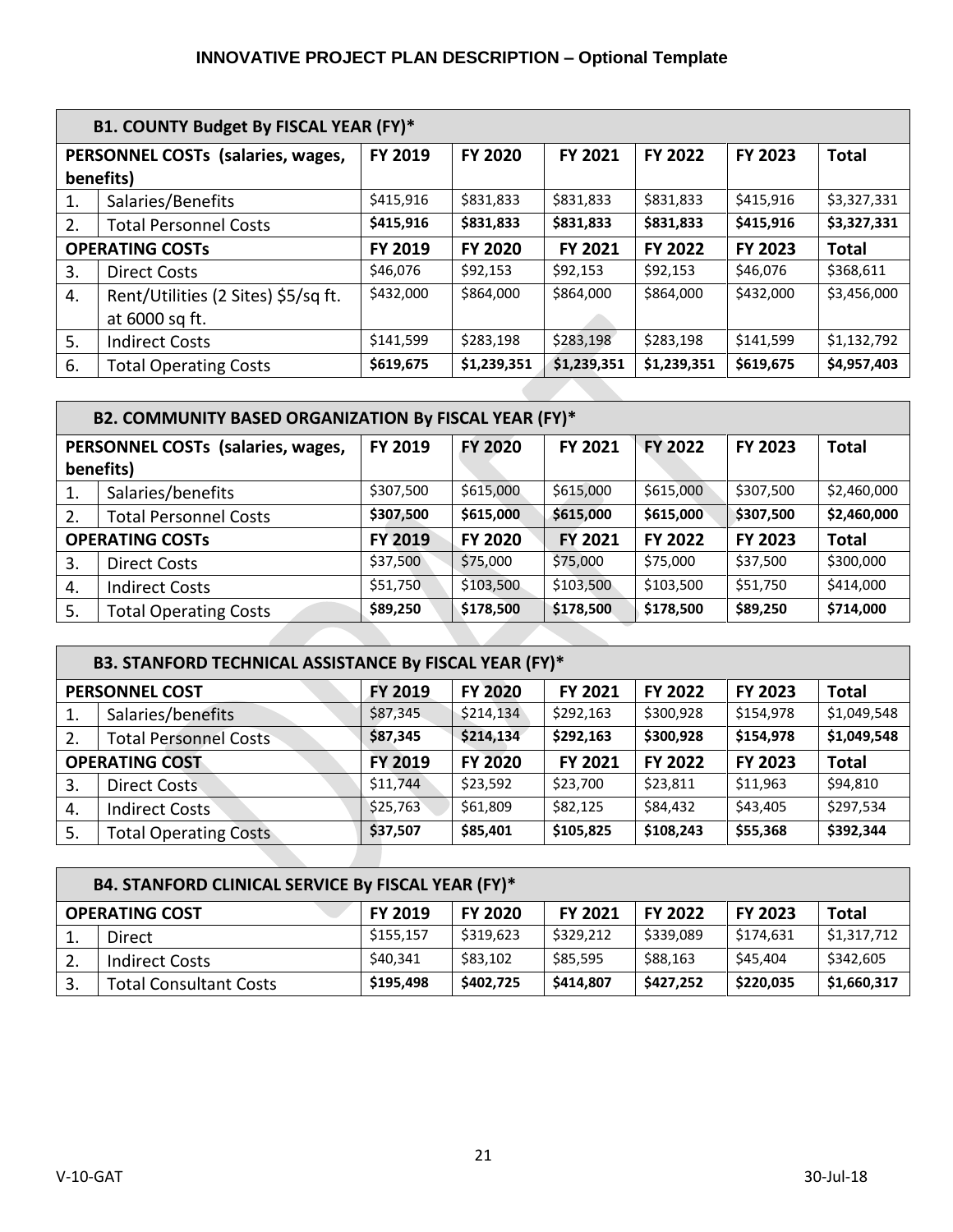| B5. EVALUATION Budget By FISCAL YEAR (FY)* |                               |                |                |                |                |                |              |  |  |
|--------------------------------------------|-------------------------------|----------------|----------------|----------------|----------------|----------------|--------------|--|--|
|                                            | <b>EVALUATOR TBD</b>          | <b>FY 2019</b> | <b>FY 2020</b> | <b>FY 2021</b> | <b>FY 2022</b> | <b>FY 2023</b> | <b>Total</b> |  |  |
|                                            | Direct Costs                  | \$50,000       | \$100,000      | \$100,000      | \$100,000      | \$50,000       | \$400,000    |  |  |
| z.                                         | <b>Indirect Costs</b>         |                |                |                |                |                |              |  |  |
| J.                                         | <b>Total Consultant Costs</b> | \$50,000       | \$100,000      | \$100,000      | \$100,000      | \$50,000       | \$400,000    |  |  |

| B6. ONE TIME START UP Budget By FISCAL YEAR (FY)* |                                  |                |                |                 |  |                |       |  |
|---------------------------------------------------|----------------------------------|----------------|----------------|-----------------|--|----------------|-------|--|
|                                                   | <b>SITE RENOVATION AND</b>       | <b>FY 2019</b> | <b>FY 2020</b> | FY 2021 FY 2022 |  | <b>FY 2023</b> | Total |  |
|                                                   | <b>EQUIPMENTS</b>                |                |                |                 |  |                |       |  |
|                                                   | <b>Total Non-recurring costs</b> |                |                |                 |  |                |       |  |

| <b>BUDGET TOTALS</b>                   | FY 2019     | <b>FY 2020</b> | <b>FY 2021</b> | <b>FY 2022</b> | <b>FY 2023</b> | <b>Total</b> |
|----------------------------------------|-------------|----------------|----------------|----------------|----------------|--------------|
| Personnel                              |             |                |                |                |                | \$6,836,879  |
| <b>Direct Costs</b>                    |             |                |                |                |                | \$2,481,133  |
| Rent/Utilities (2 Sites) \$5/sq ft. at |             |                |                |                |                | \$3,456,000  |
| 6000 sq ft.                            |             |                |                |                |                |              |
| <b>Indirect Costs</b>                  |             |                |                |                |                | \$2,186,931  |
| Non-recurring costs                    |             |                |                |                |                |              |
| <b>Other Expenditures</b>              | \$974,682   | \$564,379      |                |                |                | \$1,539,061  |
| <b>TOTAL INNOVATION BUDGET</b>         | \$2,777,373 | \$4,231,323    | \$3,777,479    | \$3,801,107    | \$1,912,722    | \$16,500,004 |

\*For a complete definition of direct and indirect costs, please use DHCS Information Notice 14-033. This notice aligns with the federal definition for direct/indirect costs.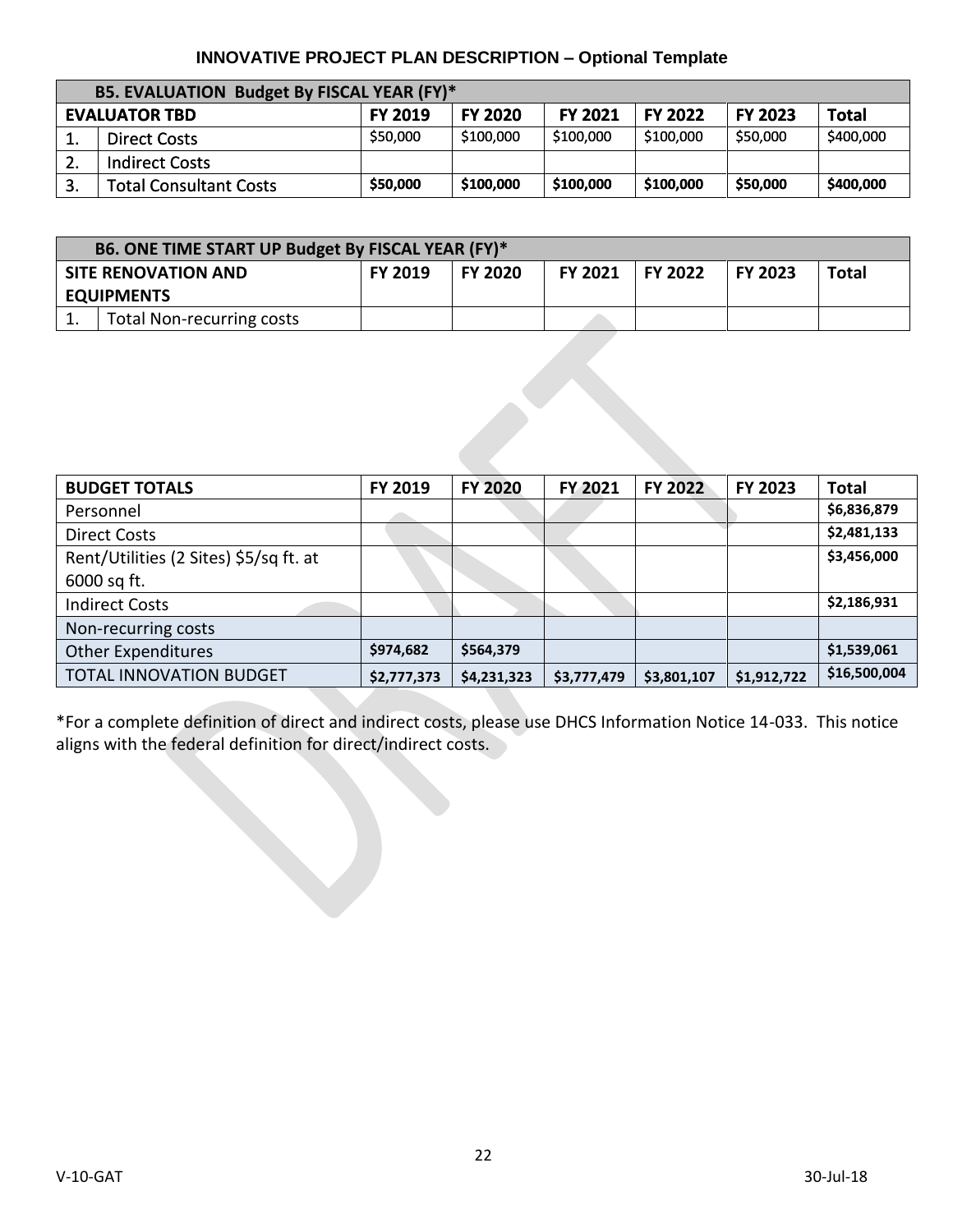|                        | A. Expenditures By Funding Source and FISCAL YEAR (FY)                                                                                                                                    |             |                |             |             |             |              |  |  |
|------------------------|-------------------------------------------------------------------------------------------------------------------------------------------------------------------------------------------|-------------|----------------|-------------|-------------|-------------|--------------|--|--|
| <b>Administration:</b> |                                                                                                                                                                                           |             |                |             |             |             |              |  |  |
| A1.                    | <b>Estimated total mental health</b><br>expenditures for<br><b>ADMINISTRATION for the</b><br>entire duration of this INN<br>Project by FY & the following<br>funding sources:             | FY 2019     | FY 2020        | FY 2021     | FY 2022     | FY 2023     | <b>Total</b> |  |  |
| 1.                     | <b>Innovative MHSA Funds</b>                                                                                                                                                              |             |                |             |             |             |              |  |  |
| 2.                     | <b>Federal Financial Participation</b>                                                                                                                                                    |             |                |             |             |             |              |  |  |
| 3.                     | 1991 Realignment                                                                                                                                                                          |             |                |             |             |             |              |  |  |
| 4.                     | <b>Behavioral Health Subaccount</b>                                                                                                                                                       |             |                |             |             |             |              |  |  |
| 5.                     | Other funding*                                                                                                                                                                            |             |                |             |             |             |              |  |  |
| 6.                     | <b>Total Proposed Administration</b>                                                                                                                                                      |             |                |             |             |             |              |  |  |
|                        | <b>Evaluation:</b>                                                                                                                                                                        |             |                |             |             |             |              |  |  |
| A2.                    | <b>Estimated total mental health</b><br>expenditures for EVALUATION<br>for the entire duration of this<br>INN Project by FY & the<br>following funding sources:                           | FY 2019     | <b>FY 2020</b> | FY 2021     | FY 2022     | FY 2023     | <b>Total</b> |  |  |
| $\mathbf{1}$ .         | Innovative MHSA Funds                                                                                                                                                                     | \$50,000    | \$100,000      | \$100,000   | \$100,000   | \$50,000    | \$400,000    |  |  |
| 2.                     | <b>Federal Financial Participation</b>                                                                                                                                                    |             |                |             |             |             |              |  |  |
| 3.                     | 1991 Realignment                                                                                                                                                                          |             |                |             |             |             |              |  |  |
| 4.                     | <b>Behavioral Health Subaccount</b>                                                                                                                                                       |             |                |             |             |             |              |  |  |
| 5.                     | Other funding*                                                                                                                                                                            |             |                |             |             |             |              |  |  |
| 6.                     | <b>Total Proposed Evaluation</b>                                                                                                                                                          | \$50,000    | \$100,000      | \$100,000   | \$100,000   | \$50,000    | \$400,000    |  |  |
| <b>TOTAL:</b>          |                                                                                                                                                                                           |             |                |             |             |             |              |  |  |
| A3.                    | <b>Estimated TOTAL mental</b><br>health expenditures (this sum<br>to total funding requested) for<br>the entire duration of this INN<br>Project by FY & the following<br>funding sources: | FY 2019     | FY 2020        | FY 2021     | FY 2022     | FY 2023     | <b>Total</b> |  |  |
| 1.                     | <b>Innovative MHSA Funds</b>                                                                                                                                                              | \$1,802,691 | \$3,666,944    | \$3,777,479 | \$3,801,107 | \$1,912,722 | \$14,960,943 |  |  |
| 2.                     | <b>Federal Financial Participation</b>                                                                                                                                                    |             |                |             |             |             |              |  |  |
| 3.                     | 1991 Realignment                                                                                                                                                                          |             |                |             |             |             |              |  |  |
| 4.                     | <b>Behavioral Health Subaccount</b>                                                                                                                                                       |             |                |             |             |             |              |  |  |
| 5.                     | Other funding*                                                                                                                                                                            | \$974,682   | \$564,379      |             |             |             | \$1,539,061  |  |  |
| 6.                     | <b>Total Proposed Expenditures</b>                                                                                                                                                        | \$2,777,373 | \$4,231,323    | \$3,777,479 | \$3,801,107 | \$1,912,722 | \$16,500,004 |  |  |
|                        | *If "Other funding" is included, please explain.                                                                                                                                          |             |                |             |             |             |              |  |  |

FY19 Other funding includes the following:

- o \$470,000- *headspace* facilities improvement
- o \$504,682- *headspace* budget from original contract funded by the County General Fund on a one time only basis